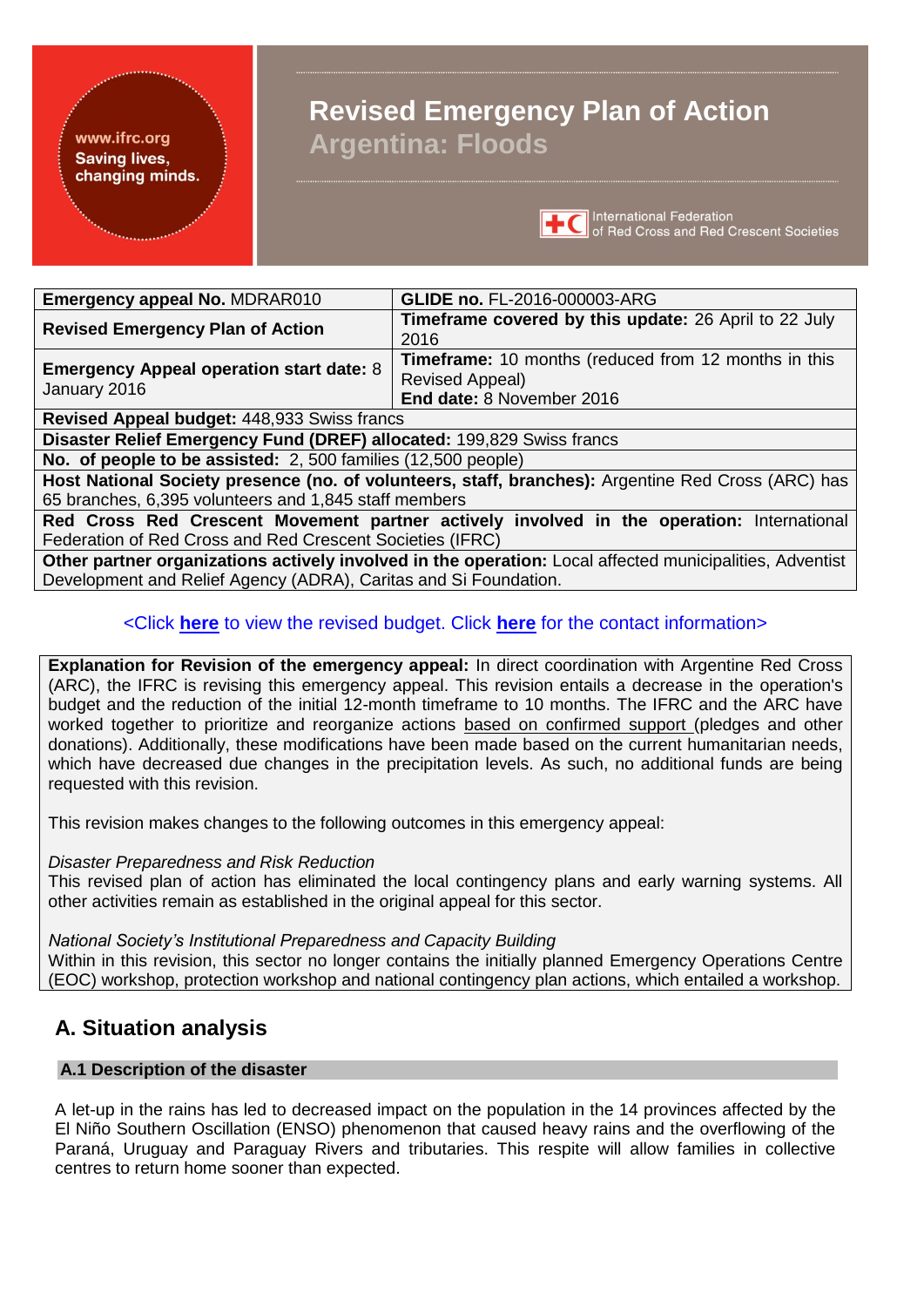During the remaining three and a half months of the operation, the IFRC will support ARC volunteers and staff focusing on community risk reduction and disaster preparedness.

Since December 2015, 14 provinces have been experiencing the worst flooding in 100 years, affecting a total of 76,133 people by late February 2016, and a spell of heavy rainfall in seven provinces in April 2016. After great efforts to gather information on this event, the Secretariat for Civil Protection and Comprehensive Response to Emergencies and



**ARC volunteers registered households affected by the flooding in Clorinda, Formosa.** Source: ARC

Disasters, through its Operations Department and Risk Analysis Directorate, reported that by 20 April 2016, 51,584 people had been affected, of which 13,085 remained evacuated and self-evacuated and 38,499 had suffered damages.

Northern and central Argentine coastal areas were the worst hit. Weather alerts were issued in this area due to intense storms, heavy rainfall and *sudestadas* (meteorological phenomena involving cold winds from the south common to a large part of the Río de la Plata region).

In view of emergency scenarios, the ARC deployed and expanded its assessments and activated its mechanisms to respond to areas in northern Entre Ríos, southern Corrientes, northern Buenos Aires, western Santa Fe and central Córdoba. The ARC has deployed more than ten assessment missions using National Intervention Team (NIT) members, mobiles, boats and volunteers.

The two graphics below detail the recurring impact of the heavy rains on the provinces of Formosa, Córdoba, Santa Fe, Corrientes, Entre Ríos and Buenos Aires:





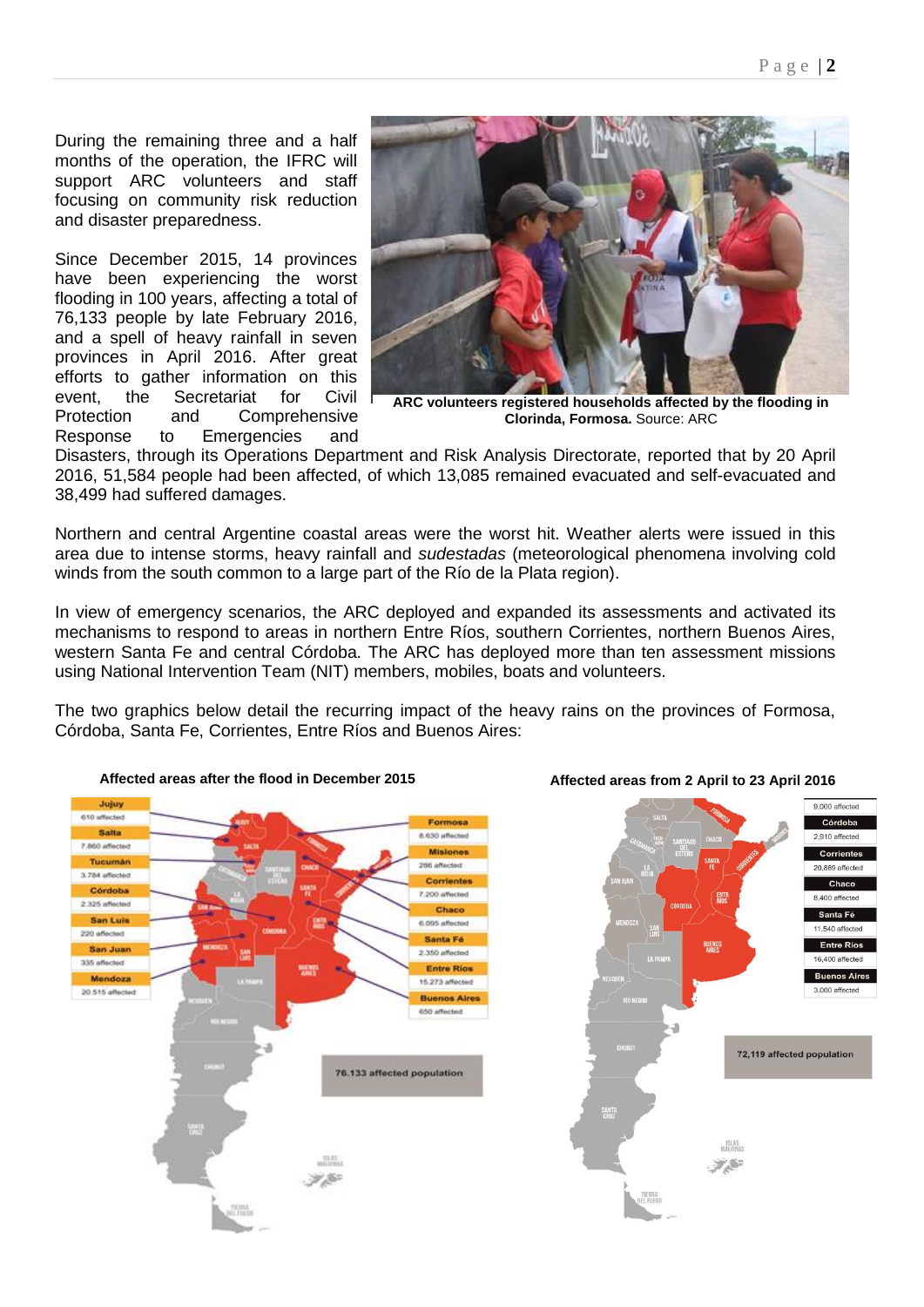The government declared an agricultural emergency because of the high level of impact to production in the provinces of Formosa, Chaco, Corrientes, Santa Fe, Cordoba and Entre Rios, of which Santa Fe and Entre Ríos were the most affected. According to the National Agroindustry Ministry, between 20 and 80 per cent of production has been affected in the city of Buenos Aires (CABA) and the provinces of Buenos Aires, Córdoba, Corrientes, Chaco, Entre Rios, Formosa, Jujuy, Misiones, Salta, Santa Fe, Santiago del Estero and Tucumán.

By the end of this reporting period, 11 people have died from suspected dengue fever cases, which are currently under assessment for final classification. In February 2016, the first recorded indigenous circulation of the chikungunya virus was confirmed in Argentina in the provinces of Salta and Jujuy. There are currently 3,176 suspected cases of chikungunya, in addition to 140 confirmed indigenous cases (131 in Salta and 9 in Jujuy) and 75 confirmed imported cases in CABA, Buenos Aires, Cordoba, Entre Rios, Jujuy, Santa Fe, Mendoza, Salta, Neuquen and Rio Negro.

The first outbreak of vector-borne Zika virus was registered in Argentina in May 2016 in the city of San Miguel de Tucumán; there have been 22 confirmed and 9 probable indigenous cases, of which 28 were found in San Miguel de Tucumán, 1 in Banda del Río Salí, 1 probable case in Aguilares and 1 probable case in Tafí Viejo, in addition to 17 confirmed imported cases distributed across CABA, Buenos Aires, Córdoba, Mendoza, Corrientes and Chubut.

At the end of this reporting period, favourable weather conditions are being forecast for the southcentral coastal areas and the Uruguay River basin, which is where the operation is being mainly developed due to anticyclone conditions in the area. Wet conditions are being forecast for La Plata basin with the northern half of this province already under normal conditions. Located in a still saturated valley, the Paraná River has risen slightly near Puerto Iguazú due to recent rains, while Corrientes River waters continue to go down, although with some minor increases in water level downstream. There has been a marked decline in the Paraguay River's water level along its middle section, but the water level at Puerto Pilcomayo (Clorinda) remain above alert levels. Rainfall and some storms have been forecast for the northern coastal areas, Paraguay and the Paraná River basin, with some periods of temporary improvement.

The following section provides further details regarding developments in the most affected provinces, as well as of ARC's role in responding to humanitarian needs of the most vulnerable populations.

# **Formosa**

The most affected places include Clorinda, Formosa, Herradura, coastal islands and surrounding areas due to persistent high water levels from the Paraguay, Pilcomayo and Bermejo Rivers caused by heavy rainfall and storms. There are some 9,000 people affected and 2,000 evacuees and self-evacuees.

A total of 4,000 people have been evacuated since December 2005 due to the overflowing of the Paraguay and Pilcomayo Rivers around the city of Clorinda since this population resides outside the perimeter of the water barrier bordering the city. This situation has mainly affected the residents of Puerto Pilcomayo and Los Kilómetros, where 400 families have set up camp along Route 11; other areas that were affected included El Porteño Sur, El Porteño Norte, Guadalupe and 25 de Mayo, as well as the Paraguayan border towns of Puerto José Falcón, Nanawa and Beteretecue.

On 25 April 2016, an intense storm with strong winds and hail hit Clorinda and its surrounding areas, flooding low-lying areas within the city limits and pummelling Los Kilómetros. Some 200 houses lost their roofs, 70 others were totally destroyed, and around 100 suffered damages, directly affecting 240 people and indirectly affecting 300 others.

# **Corrientes**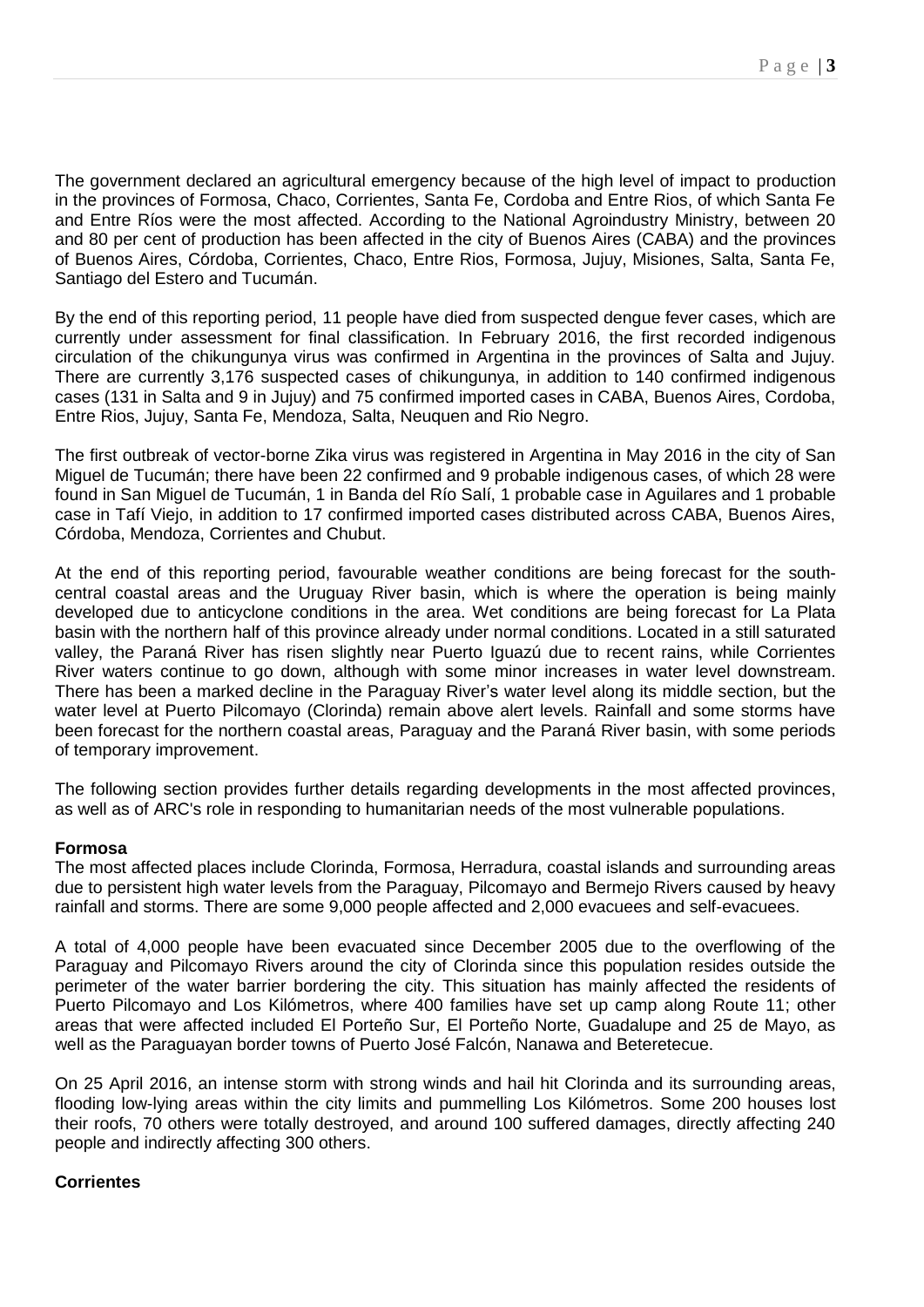The most affected areas here are Monte Caseros, Esquina, Sauce, Pueblo Libertador, Bella Vista, Goya, Santa Lucía, San Isidro and Yatayti-Goya. The cities of Corrientes and Perugorría have recovered quickly after the floods in December 2015, while the situation in Goya and Bella Vista has worsened due to more than 500mm of rain in April 2016. Persistent flooding from the Paraná River caused by storms in April 2016, especially in the departments of Esquina, Sauce, Monte Caseros and Bella Vista, have increased the damage to Esquina (and its Guayquiraró area), Pueblo Libertador, Sauce and Monte Caseros, causing urban and rural flooding; this has isolated areas such as Guayquiraroaun, where access by land has become difficult, led to school closures, damaged homes, caused power outages and blockage of main and secondary roads and health problems such as upper respiratory infections (URIs) and skin and digestive issues. A total of 20,869 people have been affected and 6,672 have been evacuated.

# **Chaco**

Isla del Cerrito, Puerto Vilelas, Colonia Benitez, Barranqueras and Puerto Bermejo in the departments of Bermejo, San Fernando and Primero de Mayo have been the most affected. The Paraná and Paraguay Rivers have remained at alert and evacuation levels, causing the emergency situation to be extended in more than 4 locations due to the flooding and the areas that have been cut off (more than 20 roads and routes rendered impassable). Some 8,400 people are affected and some 8,400 are in collective centres and self-evacuated.

# **Entre Ríos**

Uruguay River levels near Concordia and Concepcion del Uruguay began rising on 20 April 2016. Since then, some communities that had virtually recovered after the December 2015 flooding found themselves affected once again. In Concordia, there are 26 families (108 people) in 4 collective centres and 59 self-evacuated families (223 people), while in Concepción del Uruguay, evacuation efforts are underway, but there are no exact numbers regarding the actual number of evacuees.

The Paraná, Uruguay and Gualeguay Rivers have maintained alert and evacuation levels, extending the emergency situation in more than 15 cities due to the flooding and the areas left cut off, leaving a toll of 1 person dead, 16,400 homeless and 1,150 people housed in more than eight collective centres, in addition to those self-evacuated. There were more than 6,500 people affected in the city, which has two collective centres in operation to house people whose homes were destroyed.

# **Santa Fe**

The main locations affected are the departments of General Obligado, San Javier, Garay, Capital, San Jerónimo, San Cristóbal, Vera, Castellano, Las Colonias, San Justo, Caseros and San Martin. Recurrent rainfall extended the state of emergency in coastal towns, affecting more than 70 municipalities and communities (18 of 19 departments), 11,540 people have been left homeless and 2,400 have been evacuated to more than 35 collective centres, in addition to those self-evacuated. Most of these people have been under these conditions since late December 2015.

# **Córdoba**

Cordoba was the province most affected by the new round of rainfall that averaged between 30 and 50 millimetres. The areas of Morteros, La Francia, El Tío, San Bartolomé, Arroyito and Sierras Chicas were also affected.

A total of 32 families were relocated because their homes were completely destroyed. Coordinated efforts have been conducted by the municipality, province and country to respond to the emergency by donating drinking water, food, mattresses and credit lines for those affected. The emergency operations centre (EOC) at the local ARC branch continues to actively monitor the situation, and it is beginning to coordinate water and sanitation actions in Pozo del Molle, Isla Verde, Guatimozin, El Tío and La Francia with the Villa María and Villa del Rosario branches.

# **Buenos Aires**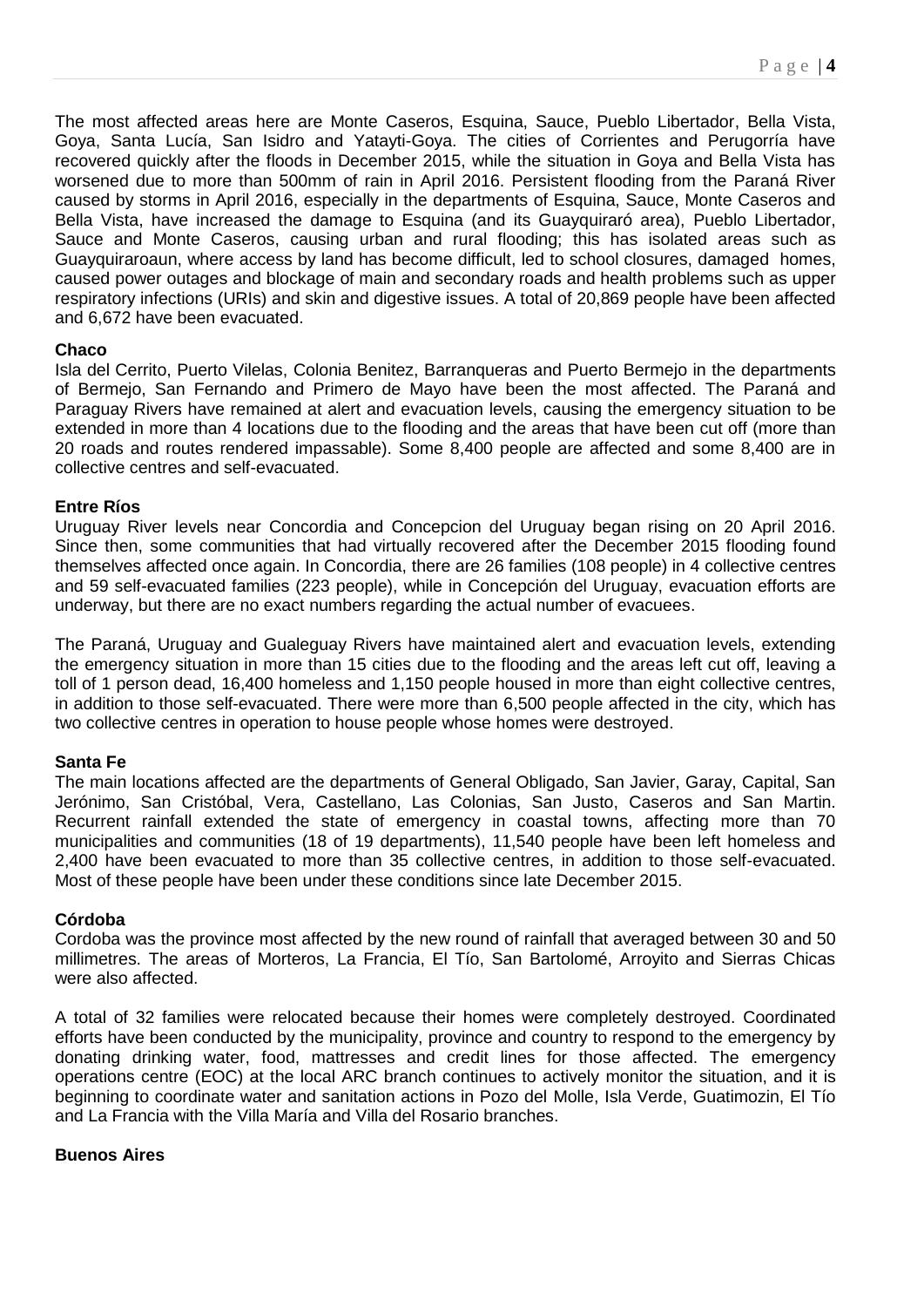To date, the most affected areas are Partidos de San Pedro, Baradero, Zárate and Campana. Heavy rainfall the northern province coupled with the soil's saturation levels has hindered water drainage, causing canals and streams and flooding and road blockages in urban areas. In total, 3,000 people have been affected and 270 are self-evacuated and being housed in collective centres.

### **A.2 Summary of Current Response**

#### **Overview of Host National Society**

Since December 2015, the National Society has deployed 217 volunteers from 21 branches in: Buenos Aires (Santos Lugares, Saavedra, Villa Crespo, La Plata, Chivilcoy, Zárate, Campana, San Pedro, San Nicolás, Tandil, Mar del Plata, Vicente López); Córdoba (Córdoba, Villa María); Salta (Salta); Entre Ríos (Concepción del Uruguay, Concordia, Paraná); Santa Fe (Santa Fe); Formosa (Clorinda); and Corrientes (Corrientes). NIT members have also been deployed to develop the activities outlined in the plan of action for the affected provinces. ARC branches continue to conduct activities in support of local municipalities, such as participation in local EOCs, emergency evacuations, collective centre management, emergency assessments, humanitarian aid distribution, psychosocial support, first aid, health promotion, safe water and hygiene promotion workshops and vector-borne disease prevention and management (dengue, Zika and chikungunya).

Santa Fe: A national EOC has been opened to deal with the new round of rains. Volunteers have worked on first aid and psychosocial support in the communities affected by new flooding, and are visiting collective centres set up since December.

Entre Ríos: A local EOC was opened when a red alert was issued on 4 April 2016 due to the heavy rains and flooding along the coast. ARC deployed its national team to respond to the emergency in the city of La Paz and Paso Telégrafo, coordinate with various agencies and monitor the situation. Specialized teams, vehicles and an ARC semi-rigid boat were deployed to provide humanitarian supplies to the population such as water purification tablets (PIUR) and community first aid and psychosocial support, assist affected families, and disseminate information on water and sanitation.

Corrientes: At the request of the Civil Protection Secretariat, the ARC conducted humanitarian efforts in the city of Esquina, such as monitoring affected areas with a drone, humanitarian aid distribution with an ARC boat, an assessment by land in four-wheel drive vehicles, provision of psychosocial support, and training communities on access to safe water and delivery of water purification powders and hygiene kits.

Córdoba: As of 11 April 2016, the ARC branch in Córdoba had engaged in monitoring and information management actions, initiated contact with government or response agencies in various locations and made calls to update information. Aerial shots and videos were made to determine the situation on the ground and to gauge the progress of canal maintenance works, which were later analyzed at an EOC meeting attended by the mayor and ARC response director. The ARC continued with humanitarian aid (donations) distribution, health care and psychosocial support actions to families left cut off by the flood and to those who required it in flooded urban areas, together with fire-fighters and hospital staff. Progress has been made in information-gathering efforts and evacuation tasks in the affected area.

Formosa: Since late December 2015, more than 400 families have relocated to and built temporary collective centres in Los Kilómetros along Route 11. The ARC has provided psychosocial support and delivered jerrycans to these people.

Buenos Aires: The cities of San Pedro, Baradero, Zárate and Campana have been the most affected in the province of Buenos Aires due to overflowing rivers and the intense rainfall that dumped more than 200 mm in less than 12 hours. The ARC is currently conducting surveys in the area.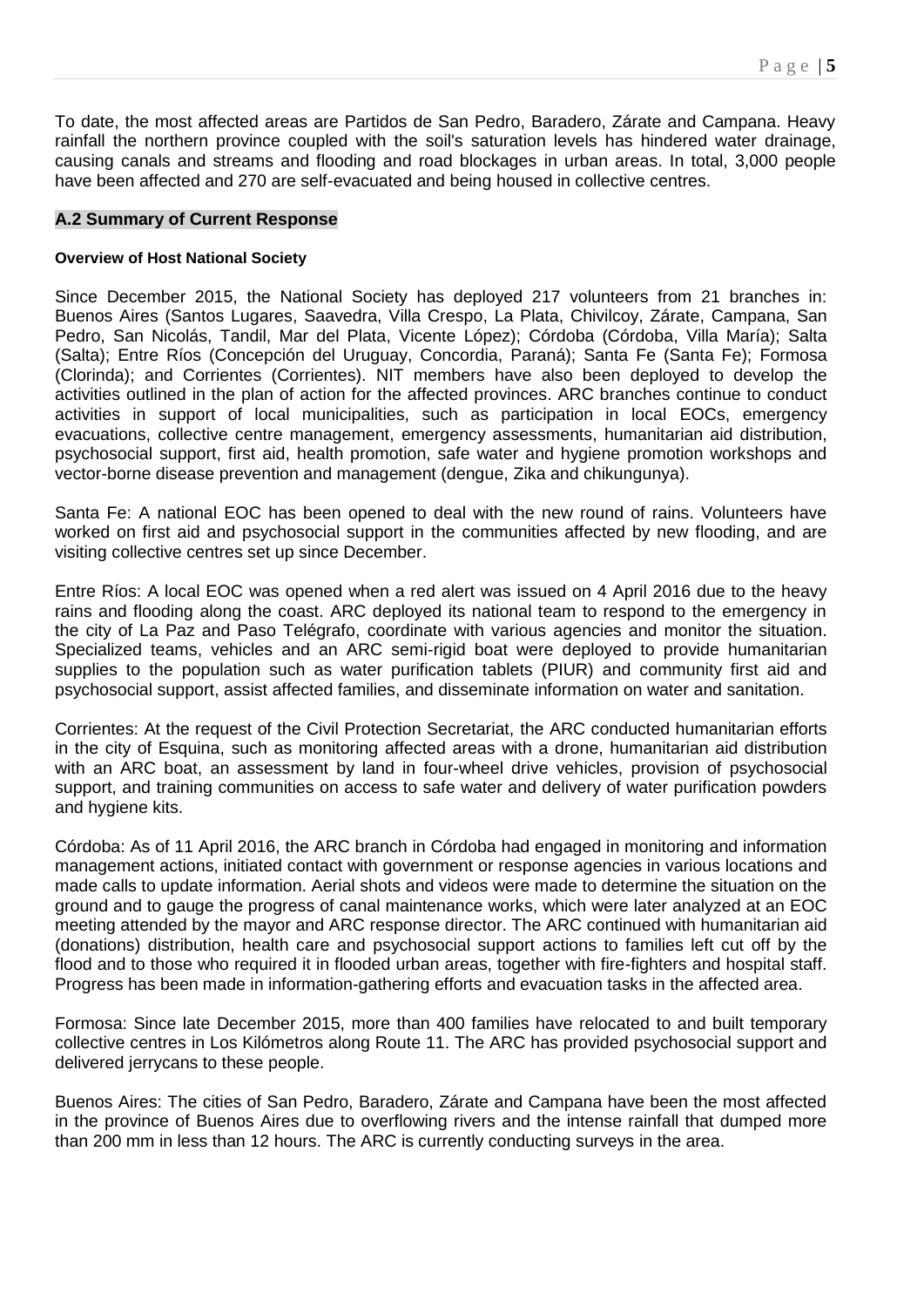# **Overview of Red Cross Red Crescent Movement in country**

In Argentina, there is a country coordinator for both Argentina and Uruguay, who is based at the Argentine Red Cross' headquarters and represents the IFRC in country. The IFRC has maintained communication with the National Society through the country coordinator and the Pan-American Disaster Response Unit (PADRU). A General Regional Intervention Team (RIT) member from the Mexican Red Cross supported the actions contained in the plan of action for 30 days, ending his mission on 9 March 2016. The IFRC's disaster management coordinator travelled twice to the field to support operation implementation, monitoring and technical support actions and to revise the appeal.

There is a tripartite agreement signed between the National Society, IFRC and the International Committee of the Red Cross (ICRC) in order to maximize the Movement's overall capacity to fulfil its humanitarian mission and strengthen ARC's capacity. The ICRC also has representation in the country and works with authorities on the integration, implementation and dissemination of International Humanitarian Law and international standards on the use of force as per its mandate. In addition, the ICRC develops actions to build ARC's capacity in order prepare it to tackle emergency situations in violent contexts and crises and to provide Restoring Family Links (RFL) services.

### **Overview of non-RCRC actors in country**

At the national level, the Secretariat for Civil Protection and Comprehensive Response to Emergencies and Catastrophes (Ministry of Security) and Federal Emergency System (SIFEM) (reactivated in December 2015) continue to coordinate with affected provinces and relevant ministries (Health, including the National Directorate for Health Emergencies, Social Development, Agro-industry, Defence, etc.), and have mobilized armed and security forces to provide support in various emergency situations. Various national Civil Protection teams continue touring the area with which ARC maintains close coordination in the field, especially with the Civil Protection Under-Secretariat.

The Ministries of the Interior, Social Development, Agro-industry and their provincial counterparts are designing economic mitigation measures such as subsidies, credit lines, etc. In epidemiological terms, the Ministry of Health (national) continues implementing mechanisms set up in response to the Epidemiological Outbreak Alert declared in January 2015 (dengue, chikungunya and Zika) based on its epidemiological surveillance system and strongly emphasizing dissemination, control and garbage removal campaigns.

At the local level, governments (provincial and municipal) continue to focus their efforts on mitigating the crisis, evacuating families, distributing humanitarian aid (mostly food, mattresses, water, diapers, etc.), reinforcing health devices (particularly focused on vector control), rehabilitating services, reducing flooded routes and drainage efforts using water pumps, among other actions. Volunteer fire-fighters are also active, and even though many of their stations are unable to fully handle the situation given their limited logistical resources, they are supporting the rescue, evacuation and humanitarian aid distribution efforts.

Locally-based organizations such as Caritas Argentina and Argentina Scouts continue with interventions from their regional and local units, complementing national fundraising campaigns (Caritas) and supporting mechanisms for collecting and classifying private donations (Scouts). Institutions such as Red Solidaria, Rotary Club and Si Foundation have continued their national and local donation campaigns and organization of direct distributions in affected communities, albeit with no coordination with national or provincial response mechanisms. Organizations such as TECHO continue providing support in various locations through the construction of temporary housing modules.

#### **A.3 Needs analysis and scenario planning**

The ARC conducted needs assessments in the following communities: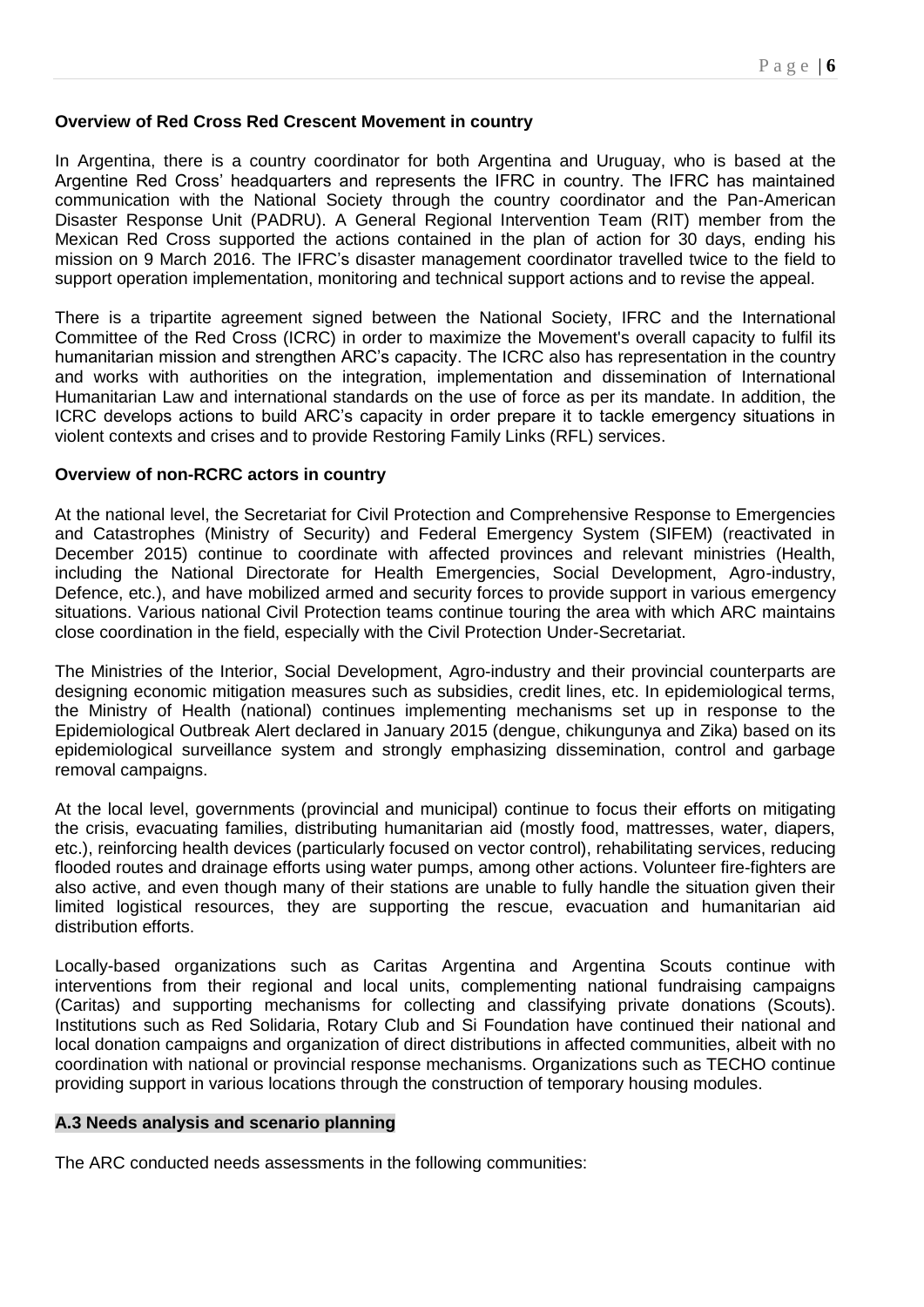| <b>Province</b>        | Location                         | <b>Evacuation</b> | <b>Humanitarian</b><br>distributions | Water,<br><b>Sanitation</b><br>and Hygiene<br><b>Promotion</b> | <b>Health and</b><br>Health<br>Promotion | Psychosocial<br>Support | <b>Collective</b><br>centre<br>management | Temporary<br><b>Shelter</b> | Coordination       |
|------------------------|----------------------------------|-------------------|--------------------------------------|----------------------------------------------------------------|------------------------------------------|-------------------------|-------------------------------------------|-----------------------------|--------------------|
| Clorinda               | Clorinda                         |                   |                                      | $\boldsymbol{\mathsf{X}}$                                      | X                                        |                         |                                           | $\boldsymbol{\mathsf{X}}$   |                    |
|                        | Esquina                          | X                 |                                      | $\pmb{\mathsf{X}}$                                             | $\pmb{\mathsf{X}}$                       | $\pmb{\mathsf{X}}$      | $\pmb{\chi}$                              |                             |                    |
| Corrientes             | Pueblo<br>Libertador             |                   | X                                    | X                                                              | $\pmb{\mathsf{X}}$                       |                         |                                           |                             |                    |
| Entre<br>Ríos          | La Paz                           | X                 | $\boldsymbol{\mathsf{x}}$            | $\boldsymbol{\mathsf{X}}$                                      |                                          | $\pmb{\mathsf{X}}$      | $\pmb{\chi}$                              |                             | X                  |
|                        | Santa Fe<br>(Capital)            |                   |                                      | X                                                              | $\boldsymbol{\mathsf{x}}$                |                         | $\pmb{\mathsf{X}}$                        | $\pmb{\mathsf{X}}$          |                    |
| Santa Fe               | Arroyo<br>Leyes                  |                   |                                      | X                                                              | X                                        |                         |                                           | $\pmb{\mathsf{X}}$          |                    |
|                        | Santa<br>de<br>Rosa<br>Calchines |                   |                                      | $\boldsymbol{\mathsf{x}}$                                      | $\boldsymbol{\mathsf{x}}$                |                         |                                           | X                           |                    |
| <b>Buenos</b><br>Aires | San<br>Pedro                     |                   |                                      | X                                                              | X                                        | X                       |                                           |                             | X                  |
| Córdoba                | Pozo<br>del<br>Molle             |                   |                                      |                                                                |                                          |                         |                                           |                             | $\pmb{\mathsf{X}}$ |

The ARC conducted its humanitarian actions in the following communities:

| <b>Province</b>      | Location                     | <b>Evacuation</b> | Water,<br><b>Sanitation</b><br>and Hygiene<br><b>Promotion</b> | <b>Collective</b><br>centre<br>management | Coordination |
|----------------------|------------------------------|-------------------|----------------------------------------------------------------|-------------------------------------------|--------------|
|                      | Concordia                    | X                 | X                                                              | X                                         | X            |
| Entre<br><b>Ríos</b> | Concepción<br>del<br>Uruguay | X                 | X                                                              | X                                         | X            |
|                      | Zárate                       | X                 | X                                                              |                                           | X            |
| <b>Buenos</b>        | Campana                      | X                 | X                                                              |                                           |              |
| Aires                | San Pedro                    | X                 | X                                                              |                                           | X            |
|                      | Baradero                     | X                 |                                                                |                                           |              |

The criteria for selecting these communities was based on:

- 1. The level of impact (based on available information from ARC assessments);
- 2. Communities located in areas with ARC branches; and
- 3. Agreements with local and province governments.

The ARC is currently completing the actions contained within the plan of action; it has completed the emergency assessment started in April and has begun to respond to those emergencies.

The ARC has joined several local EOCs that requested the institution's support in terms of psychosocial support, prevalent disease prevention, promotion and emergencies, first aid assistance and help with collective centres and evacuation efforts, among others.

New developments have made it necessary to revise the ARC intervention strategy since previously unaffected areas are now affected and other areas affected since December 2015 have worsened because of subsequent phenomena. These provinces are: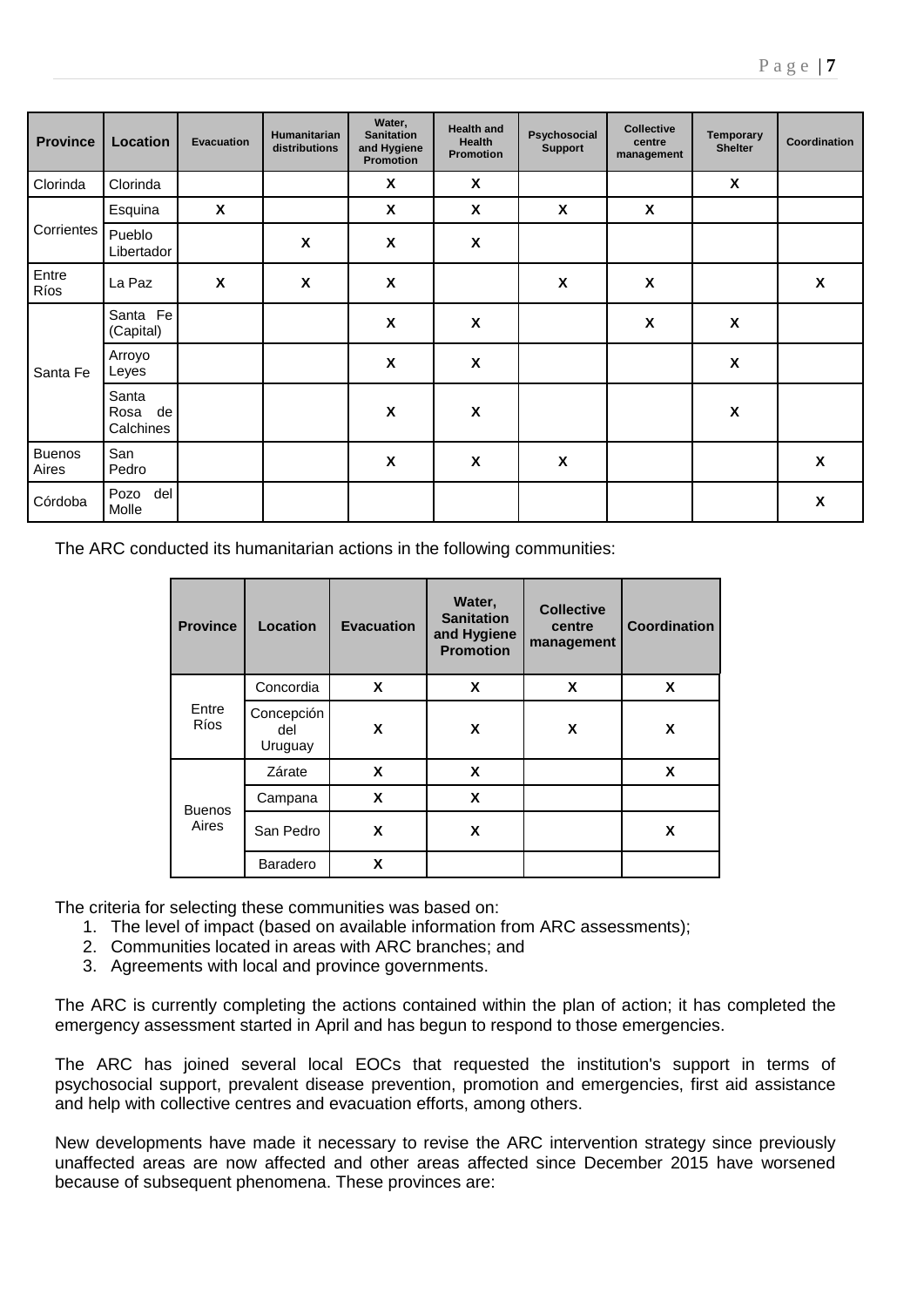Santa Fe: Santa Fe (capital), Santa Rosa de Calchines, Arroyo Leyes and San Cristóbal Entre Ríos: La Paz, Concordia and Concepción del Uruguay Corrientes: Esquina, Pueblo Libertador and Paso Telégrafo Buenos Aires: Zárate, Campana and San Pedro Córdoba: Pozo del Molle Formosa: Clorinda

# **Beneficiary Selection**

In December 2015 and January 2016, ARC led a major response operation in coastal areas, mainly focusing its efforts in the province of Entre Ríos (mainly Concordia and Concepción del Uruguay), Formosa (Clorinda), Santa Fe (capital city of Santa Fe) and Corrientes (capital city and Perugorría).

The National Society initially based beneficiary selection on the following criteria:

- Urban and semi-urban areas most affected by floods;
- People with the highest levels of vulnerability, which includes women, the elderly, children and persons with disabilities;
- Damage to homes based on water levels;
- Damage to livelihoods access; and/or
- Families left incommunicado and who lack means of transportation.

There are no ARC branches in most of the cities mentioned above; therefore, teams are being deployed from around the country, including National Intervention Team members.

Interventions in these areas are according to the following criteria:

- Informal or formal requests for ARC support from municipal governments;
- Coordination with Civil Protection Secretariat;
- Needs in terms of evacuation work and tasks;
- Communities left incommunicado with difficult or no access by land;
- Response gaps: Lack of mobility resources or nautical means, lack of specialized personnel, emergency assessments in affected areas, among others; and/or
- Humanitarian needs not being covered by other actors, mainly access to safe water.

# **Target population of the operation**

The National Society prioritizes its actions in the following areas based on the evolution of the rainfall and flooding and the continuity of the operation:

| <b>Province</b>     | <b>Families to be</b><br>reached | People to be reached |  |  |
|---------------------|----------------------------------|----------------------|--|--|
| Santa Fe            | 600                              | 3,000                |  |  |
| Entre Ríos          | 1,500<br>300                     |                      |  |  |
| Corrientes          | 400                              | 2,000                |  |  |
| <b>Buenos Aires</b> | 400                              | 2,000                |  |  |
| Córdoba             | 300                              | 1,500                |  |  |
| Formosa             | 500                              | 2,500                |  |  |
| <b>TOTAL</b>        | 2,500                            | 12,500               |  |  |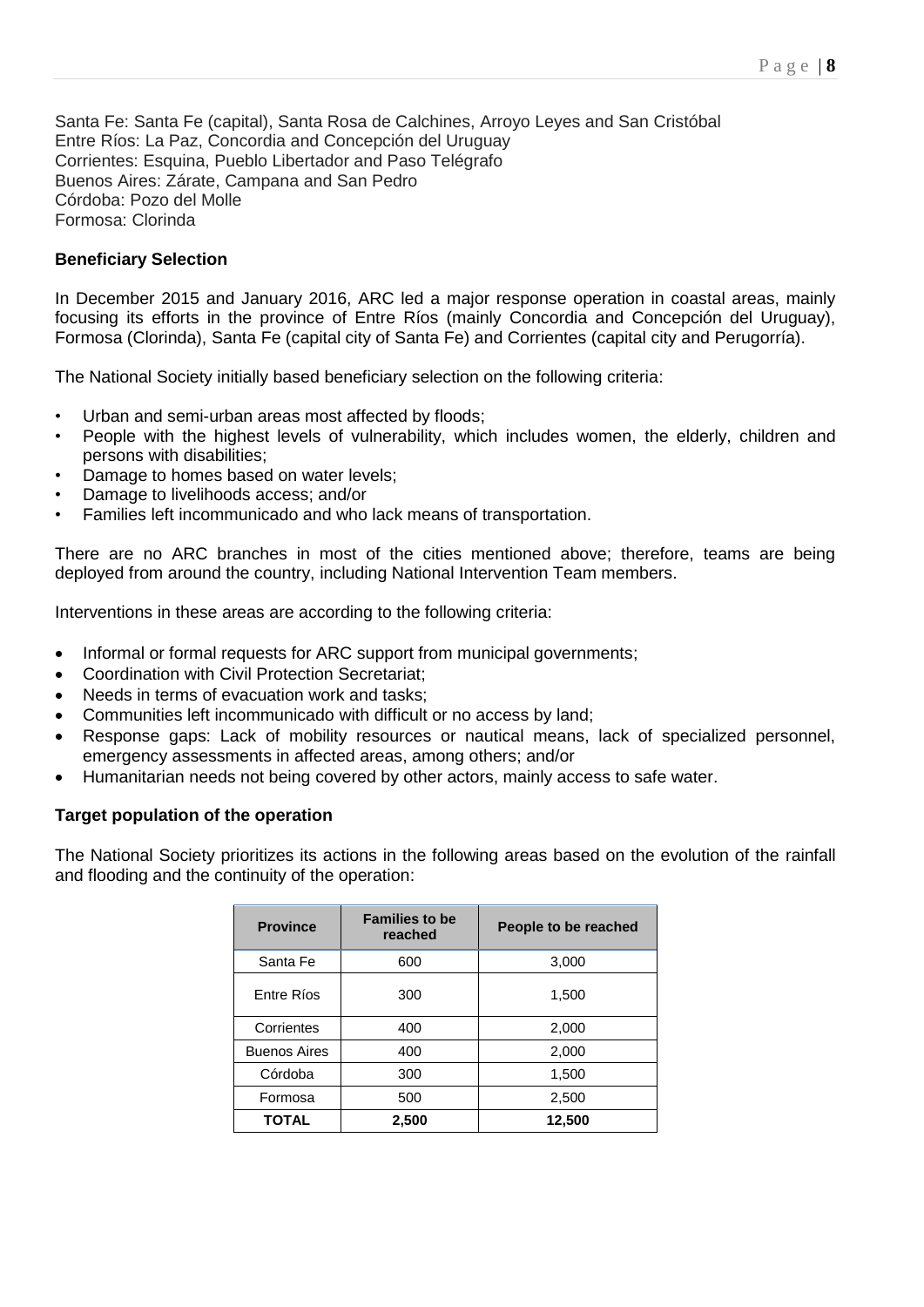# **B. Operational strategy and plan**

# **Overall objective**

The initial overall objective of the plan of action for this operation was to ensure that people affected by the floods in the provinces of Buenos Aires, Entre Ríos, Formosa, Santa Fe and Corrientes receive adequate and timely assistance and the necessary support to increase their capacity for early recovery. The initial operational planning had considered the forecasted impact of the El Niño phenomenon. The El Niño phenomenon had an impact in late December and then in April. Despite the forecast for increased precipitation in May and June, this did not occur. Since then, no heavy rains have fallen in the target regions.

In view of the evolution of the situation that affected the area originally included in the plan of action, the overall objective mentioned above will be maintained with a focus on the targeted areas mentioned above and the key activities remain the same.

The operation will help ARC to build capacity in:

- a) Disaster management, assuming a commitment to working together with the government.
- b) Increasing local capacity (branch volunteers) in emergency management.
- c) Disaster risk reduction work to support communities with their recovery processes and building their resilience to these events in the medium and short-term.

# **Proposed strategy**

In order to fulfil the overall objective and bridge humanitarian gaps, ARC will work in the following sectors. The following table indicates the number of households to be reached in each of the following provinces:

|                                           |                          | <b>Province</b> |                |                               |         |                             |              |  |  |
|-------------------------------------------|--------------------------|-----------------|----------------|-------------------------------|---------|-----------------------------|--------------|--|--|
| <b>Sectors for</b><br>humanitarian<br>aid | <b>Corrientes</b>        | Santa Fe        | <b>Formosa</b> | <b>Buenos</b><br><b>Aires</b> | Córdoba | <b>Entre</b><br><b>Ríos</b> | <b>TOTAL</b> |  |  |
| First aid                                 | 70                       | 130             | 25             | 30                            | 50      | 500                         | 805          |  |  |
| Health promotion<br>information           | 400                      | 600             | 500            | 400                           | 300     | 300                         | 2,500        |  |  |
| Psychosocial<br>support                   | 300                      | 600             | 400            | 200                           | 50      | 300                         | 1,850        |  |  |
| Water purifier                            | 200                      | 200             | 500            | 750                           | 100     | 20                          | 1,770        |  |  |
| WASH<br>information and<br>training       | 400                      | 600             | 500            | 400                           | 300     | 300                         | 2,500        |  |  |
| Cleaning kits                             | 150                      | ٠               |                | 300                           | ۰       | $\overline{\phantom{a}}$    | 450          |  |  |
| Cash transfer<br>programme                | $\overline{\phantom{0}}$ | 277             |                | ٠                             | ۰       | 542                         | 819          |  |  |
| <b>Shelter</b>                            | ۰                        | ۰               | 385            | ٠                             | ٠       | $\overline{\phantom{0}}$    | 385          |  |  |

# **Operational support services**

#### **Human resources**

The ARC branch network has been on red alert since 23 December 2015, and calls and availability requests have been made to volunteers nationwide. Currently, 300 volunteers have been mobilized to support local actions. ARC's headquarters has deployed NIT members and a reinforcement of volunteers to support local actions, namely: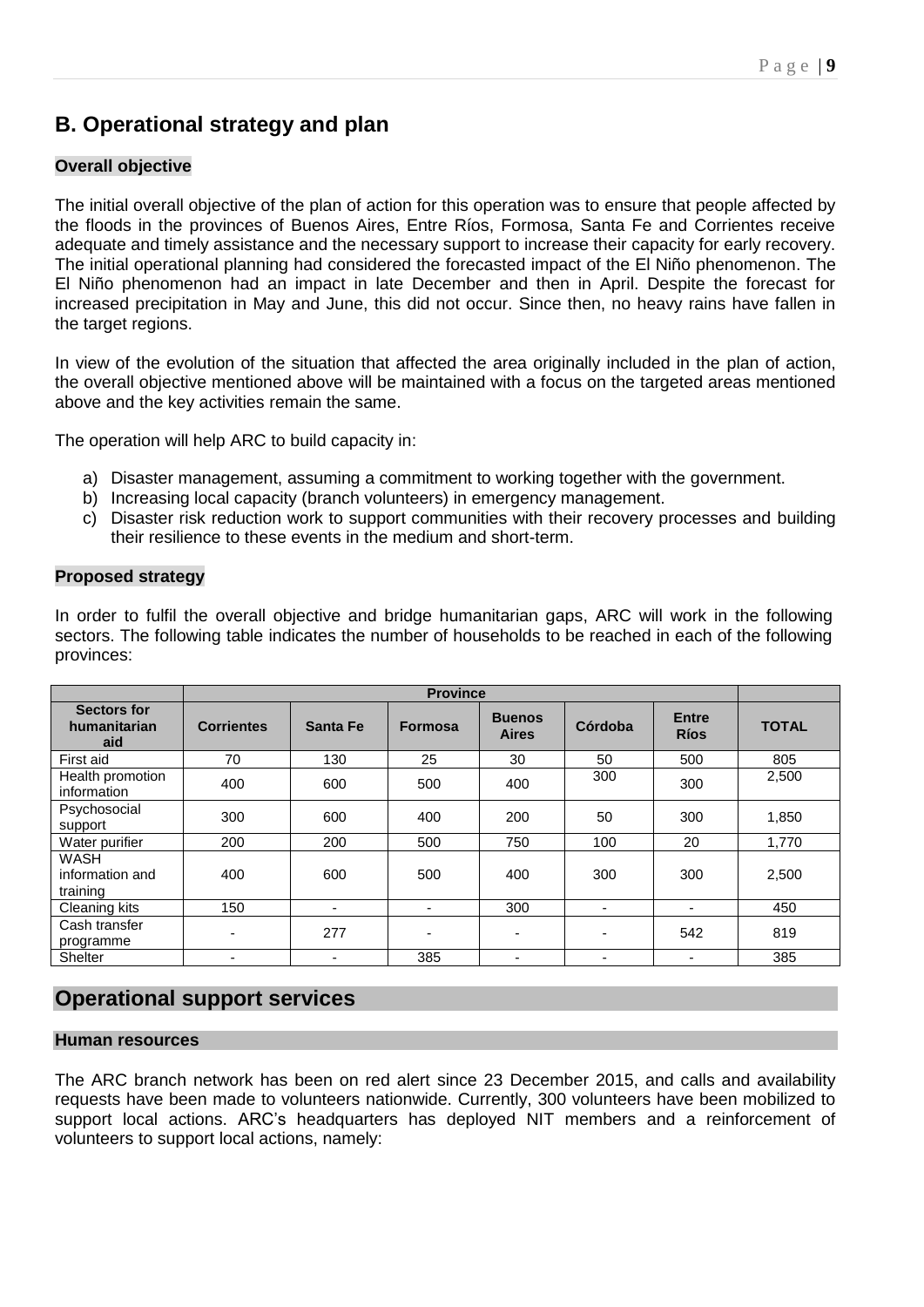Nine NIT members were deployed to respond to the emergency and assist local branches. First aid, psychosocial support (PSS), assessment and support teams have been deployed to the field.

Government agencies: The National Society president and board members travelled to affected areas to support volunteer efforts.

Headquarters: All directors have provided specific support to deal with the situation. Clear roles and responsibilities have been established, and 15 staff members are completely dedicated to this emergency.

The head of this operation is responsible for the National Directorate for Emergency and Disaster Response and under the supervision of the executive director. The project hired a coordinator to coordinate and implement local-level activities, working with communities and the inclusion of ARC branch volunteers in order to strengthen coordination in the target area. An administrative-financial assistant was also hired for this operation. All of these people will have ARC insurance.

To date, a general coordinator and an administrator/finance officer have been hired to support the operation.

#### **Logistics and supply chain**

The supply chain for the operation did not require to use international sources. With the support of IFRC's Regional Logistics Unit, the mobilisation table was created and published with National Societies and donors, though goods were mobilised through local procurement or in-kind donations incountry.

The NS was supported remotely from IFRC procurement team in Panama for the tendering and selection of suppliers for cash transfer in the shelter sector.

Logistics teams from the Argentine Red Cross at headquarters and branch levels continue supporting the operation's plan of action. Seven vehicles and 3 semi-rigid boats from the ARC have been used for relief activities.

#### **Information technologies (IT)**

An IT and Telecom team was deployed at the start of the operation; however, it has since been deactivated, but it remains on alert and ready for deployment if necessary.

Communications equipment, fixed and mobile phones, laptops, tablets and printers have been made available in order to keep headquarters, branches and volunteers connected, enable record keeping, updating of data, planning and for the coordination of the emergency. ODK was used to register surveys and for beneficiary identification, and the Mega V system is being used to deliver cards for cash distributions and relief items.

The ARC has used the following devices for data collection and assessments:

- 1 Drone for rapid aerial assessments.
- 1 Open Data Kit (ODK) + Mega V kit

#### **Communications**

There have been no changes to lines of action in the plan of action. The headquarters' Communications Department has participated in various EOC and NIT meetings in order to:

Develop specific press releases (March and April 2016)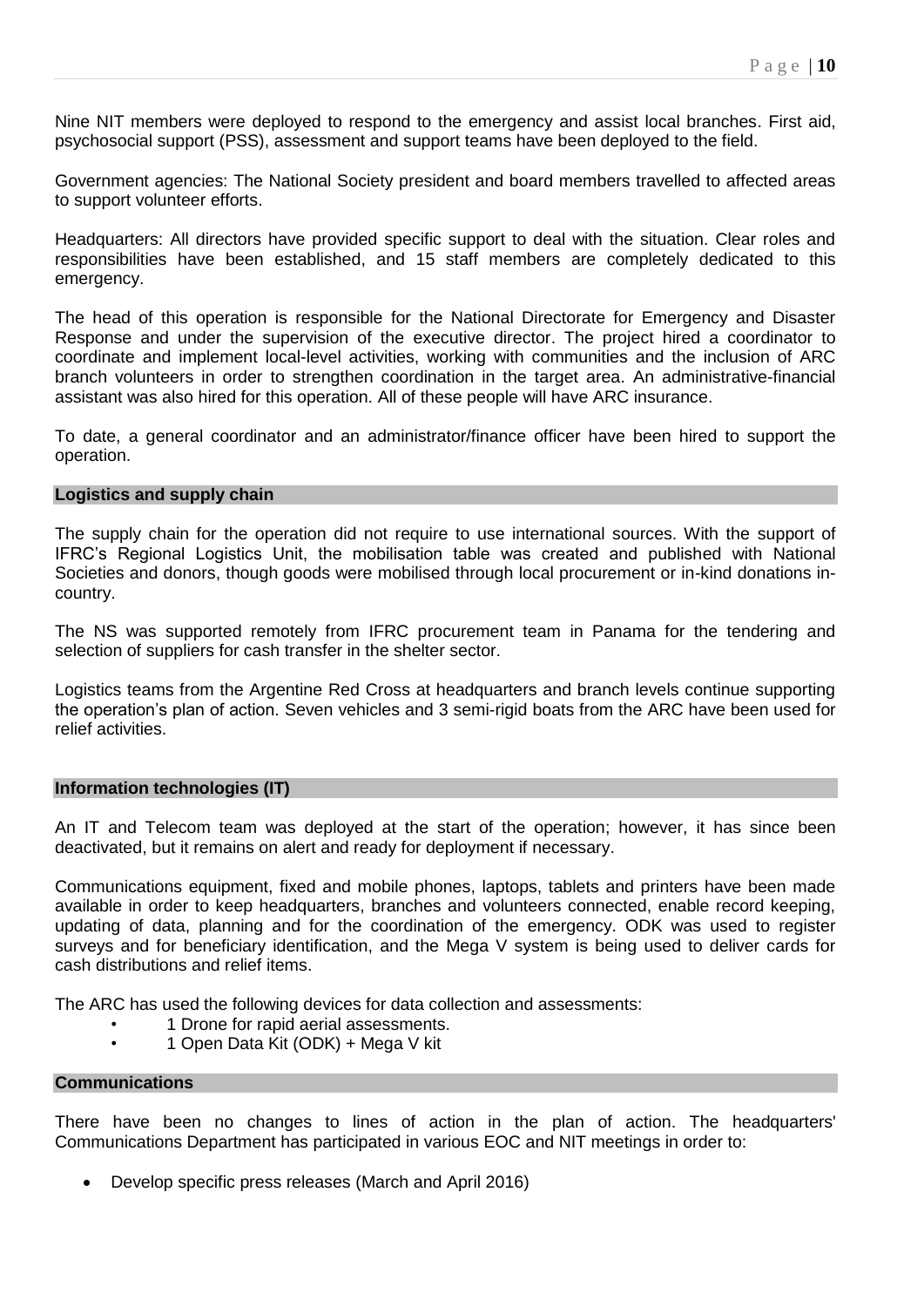- Provide induction to volunteers and NIT members: Specific introduction to media in emergencies.
- Maintain communications with Strategic partners (such as Walmart Foundation, among others)
- Create graphics and audio-visual products for dissemination
- Develop life stories ("Recording of Beneficiary Stories").

### **Security**

No changes to the plan of action conditions, actions and activities.

# **Planning, monitoring, evaluation, & reporting (PMER)**

The Argentine Red Cross has continuously monitored the emergency and its evolution throughout the entire operation. A national EOC was established in the branches in La Plata, Saavedra and Santa Fe to track all of the new developments. The National Society's Directorate for Emergency and Disaster Response (DRED) is represented in this EOC, resulting in country-level operational decisions being made in coordination with other Directorates, as well as monitoring and tracking of the operation.

This operation includes the following mechanisms for monitoring, evaluation and reporting:

- Regular operation updates (at least once a month).
- Beneficiary satisfaction surveys
- A final report of the operation (available 90 days after the closing of the operation)
- Accountability through public information (networks)

The IFRC supports planning, monitoring, evaluation and reporting (PMER) through its PMER unit at the Americas Regional Office (ARO), country cluster in Lima and PADRU and its regional disaster management coordinator for South America.

# **C. Detailed Operational Plan**

# **Health**

# **Needs assessment**:

Affected areas were already suffering from problems prior to this emergency, specifically inadequate health care, difficulty accessing health centres due to the distance and health care delivery with limited hours and with no specialists. One of the main needs identified was having first aid brigades available to treat any emergencies or to provide urgent care to the affected population, especially self-evacuees living with relatives. In addition, dengue cases are on the rise in provinces, which is causing concern among the vulnerable population. It has been important to establish a PSS strategy for families in collective centres and for the population returning to their homes for when they have to face the losses and damages to their dwellings. Health promotion activities will be important to restore sanitary conditions around and within their housing, in addition to epidemic prevention in view of the existing conditions and the prevalence of vectors in the area.

**Population to be assisted:** At least 2,500 affected families in Entre Rios, Corrientes, Buenos Aires, Córdoba and Formosa receive needs-based assistance in terms of health promotion, psychosocial support and first aid.

| <b>Objectives</b>                                                                                                    | <b>Indicators</b> |
|----------------------------------------------------------------------------------------------------------------------|-------------------|
| <b>Outcome 1.</b> At least 2,500 families affected by flooding in $\%$ of the affected people in the area who        |                   |
| collective centres or affected areas reduce immediate health risks   have access to first aid                        |                   |
| <b>Output 1.</b> 2,500 families receive speedy medical treatment for   No. de people reached with first aid services |                   |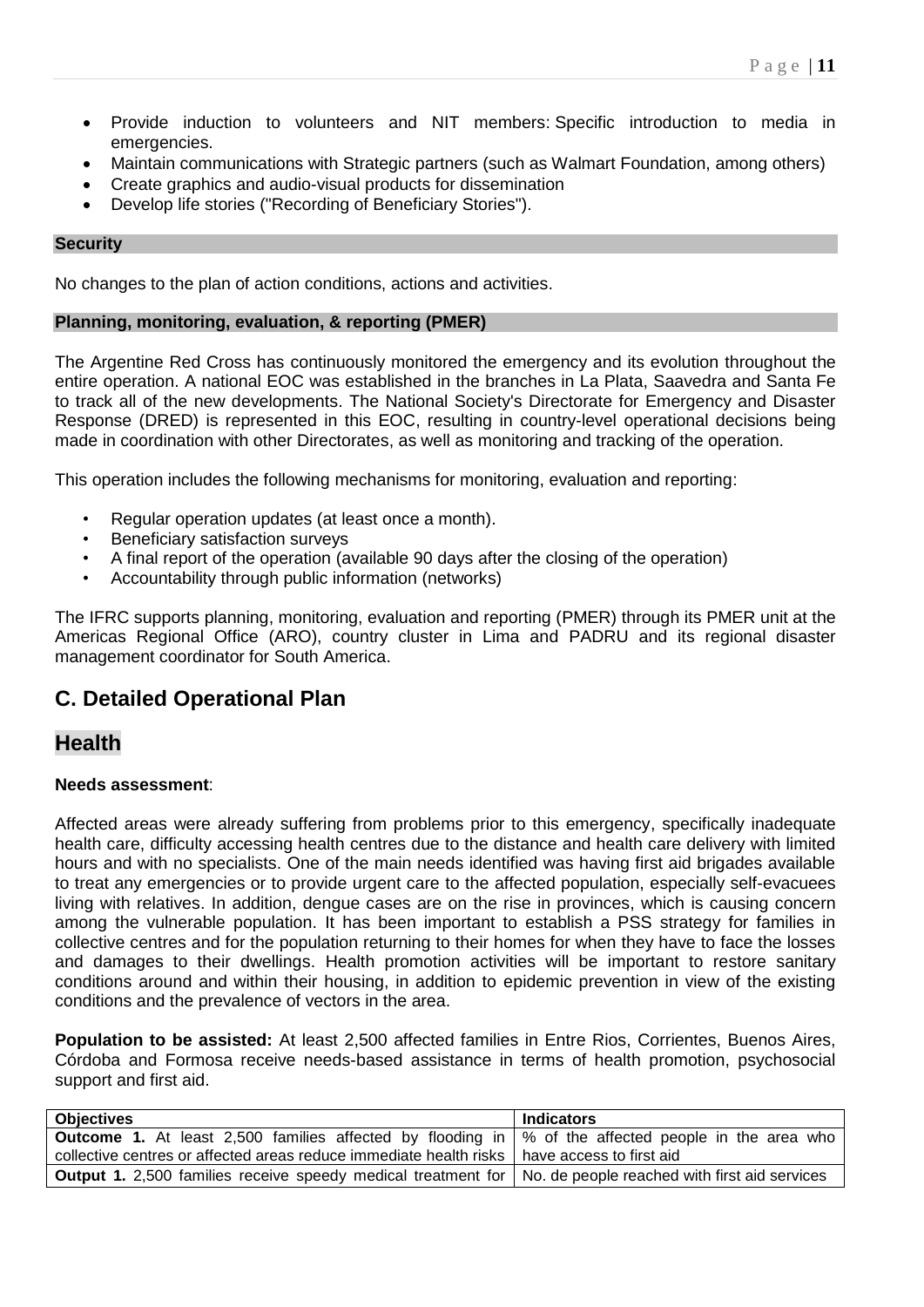| No. of first aid posts                                                                                                                                                                                                                                                                                        |   |   |   |   |  |   |   |                                              |
|---------------------------------------------------------------------------------------------------------------------------------------------------------------------------------------------------------------------------------------------------------------------------------------------------------------|---|---|---|---|--|---|---|----------------------------------------------|
|                                                                                                                                                                                                                                                                                                               |   |   |   |   |  |   |   |                                              |
| No. of families strengthened with community-<br>based health and first aid (CBHFA)<br>knowledge<br><b>Output 1.3</b> At least 2,5000 families receive community health<br>No. number of volunteers trained in CBHFA<br>No. families who have health prevention<br>information<br>No. of anti-dengue campaigns |   |   |   |   |  |   |   |                                              |
| $\overline{2}$                                                                                                                                                                                                                                                                                                | 3 | 4 | 5 | 6 |  | 8 | 9 | 10                                           |
|                                                                                                                                                                                                                                                                                                               |   |   |   |   |  |   |   |                                              |
|                                                                                                                                                                                                                                                                                                               |   |   |   |   |  |   |   |                                              |
|                                                                                                                                                                                                                                                                                                               |   |   |   |   |  |   |   |                                              |
|                                                                                                                                                                                                                                                                                                               |   |   |   |   |  |   |   |                                              |
|                                                                                                                                                                                                                                                                                                               |   |   |   |   |  |   |   |                                              |
|                                                                                                                                                                                                                                                                                                               |   |   |   |   |  |   |   |                                              |
|                                                                                                                                                                                                                                                                                                               |   |   |   |   |  |   |   |                                              |
|                                                                                                                                                                                                                                                                                                               |   |   |   |   |  |   |   |                                              |
|                                                                                                                                                                                                                                                                                                               |   |   |   |   |  |   |   |                                              |
|                                                                                                                                                                                                                                                                                                               |   |   |   |   |  |   |   | No. of people receiving psychosocial support |

#### Progress towards outcomes

### **Procure first aid materials and inputs for health posts.**

Materials were purchased for seven first aid kits (bandages, gauze and other first aid materials), which have been replenished more than once based on use. Kits were distributed among mobile staff in Formosa, Corrientes and Santa Fe and in three relief posts set up in the city of Concordia. In the city of Santa Fe, 23 first aid kits were delivered to beneficiaries in the collective centres, communities and to families cut off by the emergency.

#### **Set up and adapt mobile first aid posts**

Three relief posts were set up with support from 105 volunteers from branches across the country, including Santos Lugares, Saavedra, Villa Crespo, Tandil, La Plata, Villa Dominico, Vicente López, Quilmes, Zárate, Campana and Mar del Plata. In Entre Ríos, relief posts were set up in Concordia, and in the case of Formosa, Corrientes and Santa Fe, mobile care groups were formed. One first aid post was set up in Santa Fe during evacuations with 25 volunteers from the local branch. The post was set up from the moment families started to be evacuated. No first aid posts have been set up in affected areas since the emergency in April 2016, although care teams with first aid kits/backpacks were appointed for all activities. This increased the number of first aid treatments provided.

#### **Provide first aid care**

First aid was provided to a total of 2,844 people mainly due for cuts, hypertensive crises and minor injuries. While the goal was to assist at least 5,000 people, the nature of the emergency reduced demand from people requiring assistance. After the April 2016 emergency, 169 people were provided with first aid also for cuts, hypertensive crises and minor injuries.

| <b>Province</b> | <b>Communities</b>                            | People reached     |
|-----------------|-----------------------------------------------|--------------------|
| Entre Ríos      | Concordia<br>Concepción del Uruguay<br>La Paz | 1,564<br>300<br>75 |
| Santa Fe        | Capital and surrounding areas                 | 513                |
| Formosa         | Clorinda                                      | 98                 |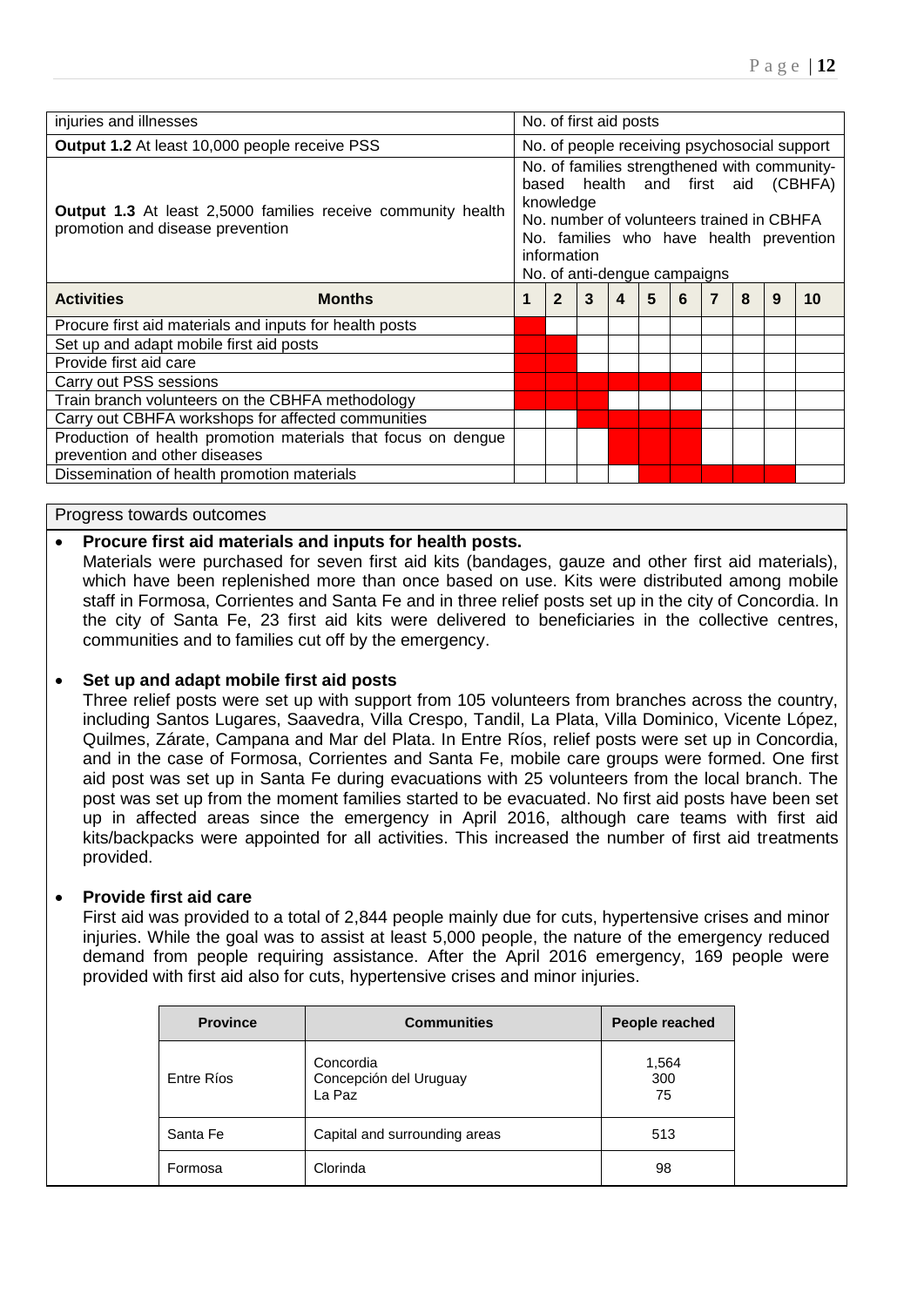| <b>TOTAL</b> |                                          | 2,844     |
|--------------|------------------------------------------|-----------|
| Córdoba      | Pozo del Molle                           | 15        |
| Corrientes   | Capital and surrounding areas<br>Esquina | 200<br>79 |

### **Carry out PSS sessions**

PSS sessions were cross-cutting throughout the entire emergency, and the branches in the field continue working with the affected communities. As of April 2016, 4,000 PSS sessions had been provided in Clorinda, Concordia, Concepción del Uruguay and Santa Fe. After the April emergency, PSS was provided to an additional 2,972 residents, including in new locations. The following table details the PSS care provided:

| <b>Province</b>     | <b>Communities</b>                                            | People reached    |
|---------------------|---------------------------------------------------------------|-------------------|
| Entre Ríos          | Concordia<br>Concepción del Uruguay<br>La Paz                 | 532<br>152<br>452 |
| Santa Fe            | Capital and surrounding areas                                 | 2,400             |
| Formosa             | Clorinda                                                      | 1,600             |
| Corrientes          | Capital and surrounding areas<br>Esquina<br>Pueblo Libertador | 668<br>280<br>152 |
| Córdoba             | Pozo del Molle                                                | 76                |
| <b>Buenos Aires</b> | San Pedro                                                     | 660               |
| <b>TOTAL</b>        |                                                               | 6,972             |

# **Train branch volunteers on the CBHFA methodology**

During the first phase, 38 volunteers from branches in Clorinda and Corrientes were trained, with participation from five facilitators from the branches in Quilmes, Vicente López, Luján and La Plata. In April, 15 volunteers from the branches in Paraná, Santa Fe and Corrientes received training on CBHFA and PSS.

A total of two CBHFA trainings were provided to volunteers that included water and sanitation, PSS and health.

#### **Carry out CBHFA workshops for affected communities**

Health promotion and community first aid activities began in the first week of January, working with collective centres in Clorinda, Concepción del Uruguay, Concordia and Santa Fe. More than 3,000 families were reached through this methodology.

These activities resumed in April 2016 in the collective centres in Esquina, Pueblo Libertador, La Paz and Pozo del Molle, reaching a total of 1,500 families. A total of 4,500 families were reached through health promotion and community first aid.

 **Produce health promotion materials focusing on dengue prevention but also others diseases** 

So far, 25,000 flyers and 2,000 posters on dengue, chikungunya and Zika have been produced, in addition to 5,000 flyers on diarrhoea, 5,000 on snakebites, 5,000 on various insect bites and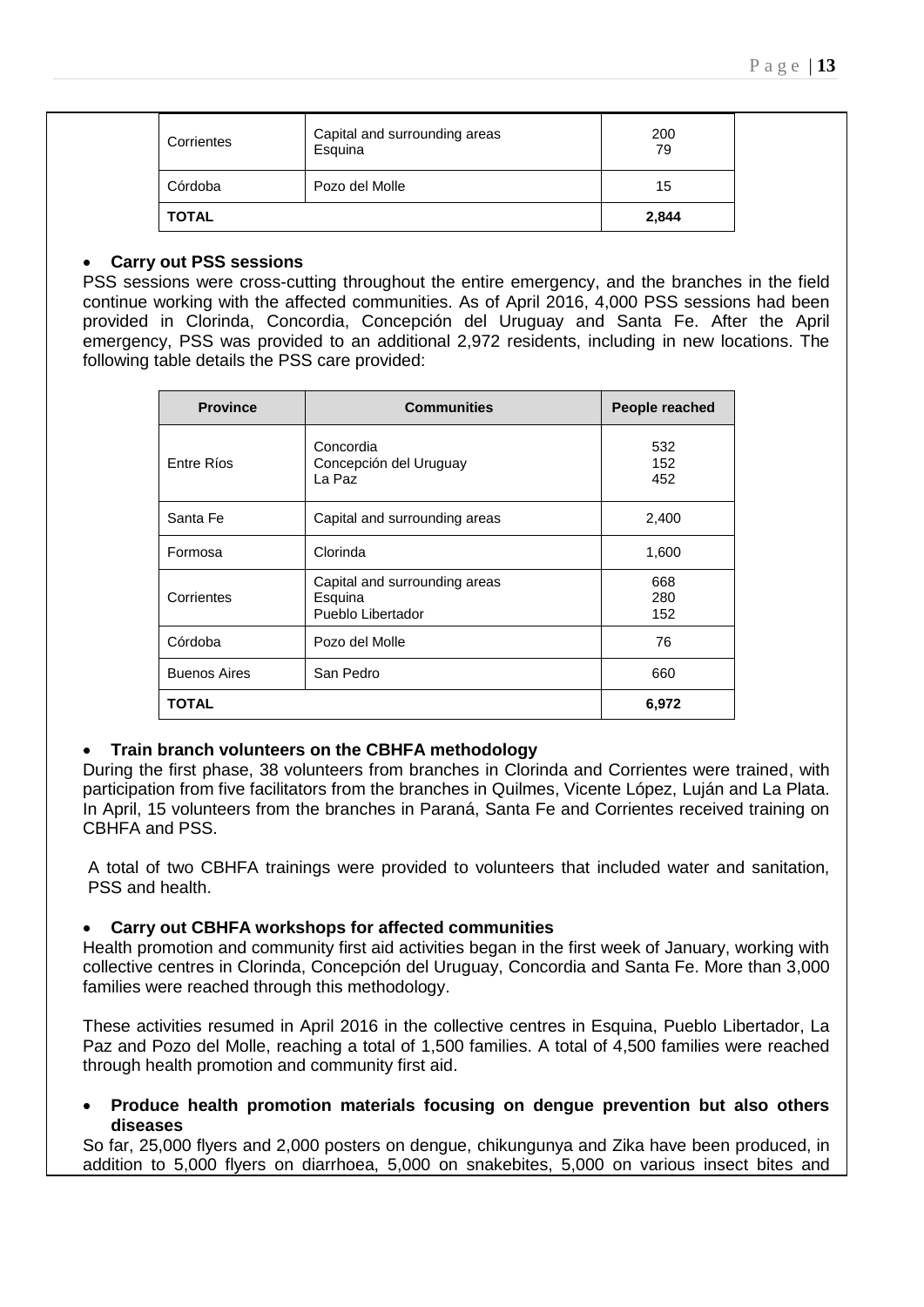10,000 on water and sanitation.

# **Disseminate health promotion materials**

ARC's National Directorate for Health Promotion and Community Development has distributed the Zika, dengue and chikungunya and the Returning Home materials to various branches across the country; this information is being disseminated to communities and collective centres in Clorinda, Concepción del Uruguay and Santa Fe with help from local volunteers. Health promotion posters are also being disseminated during aid distribution activities, reaching 4,000 people to date.

# **Water, sanitation and hygiene promotion**

**Needs assessment**: The government is providing chlorine tablets and water filters and the population is receiving the guidelines required for their use and operation. In order to complement these efforts, ARC volunteers will provide awareness workshops to the population.

Problems with safe water supply have been identified in Clorinda, Formosa, which makes it necessary to educate the population on adequate use, optimization and hygiene. Garbage has accumulated in affected communities, making the carrying out of awareness campaigns for the population's safe return to their homes essential. In addition, sanitation messages to prevent health problems related to gastrointestinal issues resulting from improper use of latrines and poor domestic animal management have been disseminated.

In **Entre Ríos**, families have begun to return to their homes; as a result, in order to ensure a safe return, the government and the ARC have prioritized the provision of information on safe water use, sanitation and hygiene promotion to the population, as well as home cleaning activities. The National Society will centre its actions in Colón, Concordia and Concepcion del Uruguay since the safety of the water cannot be ensured. The population is consuming tap water that is not safe, making it necessary to provide water purification methods.

In **Santa Fe**, the government is covering several actions, but messages to the community on water use, sanitation and hygiene promotion need to be reinforced.

The safety of the water cannot be ensured in Perugorría either; consequently, this need has to be covered for three weeks after the population returns to their homes while the new pumps are up and operating.

**Population to be assisted**: A total of 2,500 affected families in Entre Ríos, Santa Fe, Corrientes, Buenos Aires and Formosa receive needs-based assistance in the form of water, sanitation and hygiene promotion activities for their return home.

| Objective                                                                                                                |  |   | <b>Indicators</b>               |   |   |   |   |  |
|--------------------------------------------------------------------------------------------------------------------------|--|---|---------------------------------|---|---|---|---|--|
| <b>Outcome 2.</b> At least 2,500 families have access to safe water,                                                     |  |   | No. of assisted families        |   |   |   |   |  |
| hygiene promotion and improve their water and sanitation conditions                                                      |  |   |                                 |   |   |   |   |  |
| Output 2.1 2,500 families receive support and information on safe                                                        |  |   | No. of safe water use workshops |   |   |   |   |  |
| water use and household sanitation                                                                                       |  |   | No. of cleaning kits delivered  |   |   |   |   |  |
| <b>Output 2.2 800 families receive hygiene-related items</b>                                                             |  |   | No. of jerrycans distributed    |   |   |   |   |  |
| <b>Activities</b><br><b>Months</b>                                                                                       |  | 2 |                                 | 5 | 6 | 8 | 9 |  |
| Distribute 2 10-litre jerrycans and chlorine tablets (2,100 tablets per<br>family per month) to 800 families in Clorinda |  |   |                                 |   |   |   |   |  |
| Carry out safe water use workshops to target population                                                                  |  |   |                                 |   |   |   |   |  |
| Distribute 450 cleaning kits (1 per family) in Clorinda, Concepción de<br>Uruguay, Concordia and Corrientes.             |  |   |                                 |   |   |   |   |  |
| Provide information on safe water use and household sanitation to<br>2.500families                                       |  |   |                                 |   |   |   |   |  |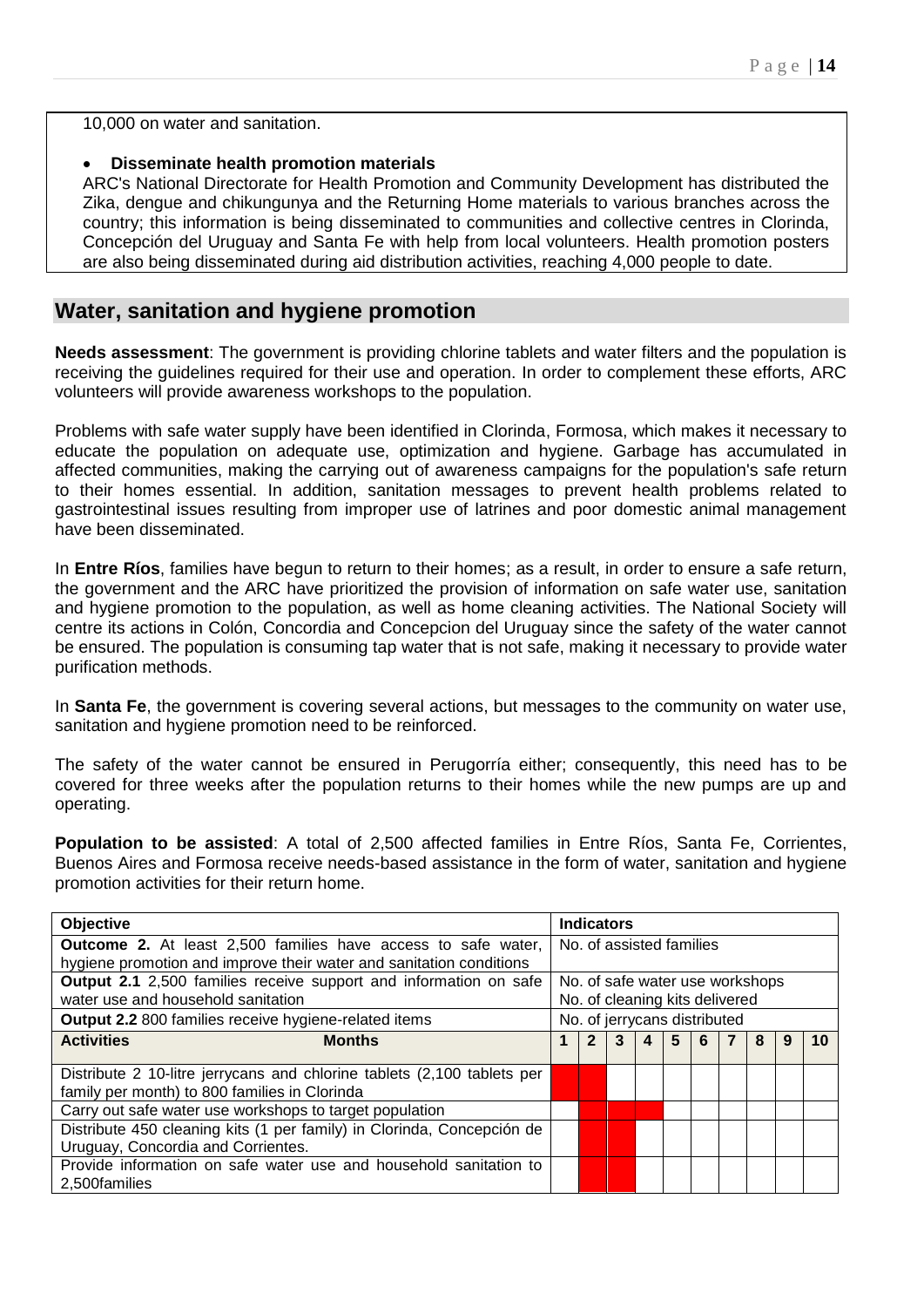Conduct 8 household sanitation campaigns

Progress towards outcomes

#### **Distribute 10-litre jerrycans**

1,062 jerrycans have been distributed to 651 affected families (2 per family) in Clorinda.

| <b>Provinces</b> | <b>Communities</b> | <b>Households reached</b> |
|------------------|--------------------|---------------------------|
|                  | B. 25 de Mayo      | 240                       |
| Formosa          | Kilómetros         | 411                       |
| Total            |                    | 651                       |

#### **Distribute chlorine tablets**

So far, 67,496 water purification sachets have been distributed to 651 families (240 families in 25 de Mayo and 411 families in Los Kilómetros in the city of Clorinda, and 75 families in Corrientes). This activity was carried out with pre-positioned National Society resources. 2,400 water purification sachets have been distributed in Esquina in the collective centres, 3,600 water purification sachets were distributed in rural areas in Pueblo Libertador in order to facilitate access to safe water for people cut off by flooding.

| <b>Provinces</b> | <b>Communities</b> | <b>Families</b><br>reached |
|------------------|--------------------|----------------------------|
| Formosa          | B. 25 de Mayo      | 240                        |
|                  | Kilómetros         | 411                        |
| Corrientes       | Esquina            | 35                         |
|                  | Pueblo Libertador  | 40                         |
| 'otal            |                    | 726                        |

### **Distribute 1,000 cleaning kits**

138 families received cleaning kits in Esquina and Corrientes. Data was collected to deliver 300 cleaning kits to San Pedro in the province of Buenos Aires and 138 in the province of Corrientes. At the time of this report, 480 cleaning kits have been delivered to beneficiaries.

| <b>Provinces</b>    | <b>Communities</b> | <b>Families</b><br>reached |
|---------------------|--------------------|----------------------------|
| <b>Buenos Aires</b> | <b>San Pedro</b>   | 300                        |
| Corrientes          | <b>Esquina</b>     | 138                        |
| Total               |                    | 438                        |

#### **Provide information on safe water use and house hold sanitation**

Safe water management dissemination activities were conducted in the early days of the emergency, mainly in collective centres and later when families began returning to their homes in the provinces of Entre Rios, Santa Fe and Corrientes. Two safe water management workshops have been held so far in the city of Clorinda; they were attended by 31 people (heads of households) and 21 children from the 25 de Mayo neighbourhood. Safe water management training was also provided to community volunteers in the 25 de Mayo neighbourhood and in Kilómetros in the city of Formosa, which was attended by 11 community volunteers and 4 volunteers from the Corrientes branch. Five volunteer from the branches in La Plata, Quilmes, Vicente López and Luján served as the facilitators for this activity.

In April 2016, 12 workshops were held on this topic in the cities of La Paz, Pueblo Libertador, Paso Telégrafo and Esquina. In La Paz and Esquina, workshops were delivered in the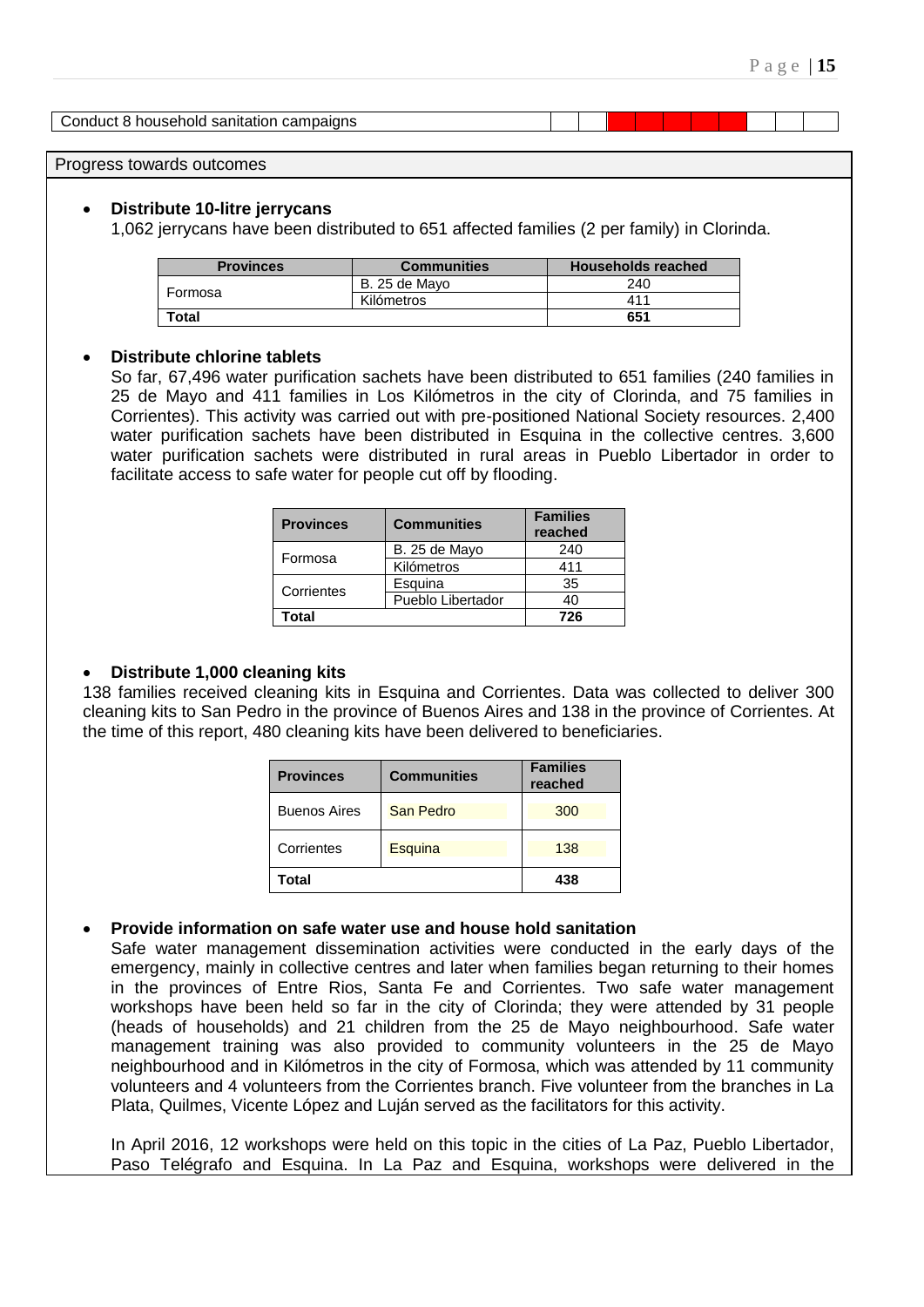collective centres to the collective centre managers, while in Pueblo Libertador workshops were held at the Fire Station and during a tour of flooded areas in order to continue delivering these workshops to the affected communities. In Paso Telégrafo, workshops were held with evacuated families living by the sides of roads.

In Buenos Aires, San Pedro, workshops were held in various affected communities, which were delivered in the homes of the affected families during the volunteers' assessment tours and in collective centres.

Safe water management workshops were also held in Pozo de Molle, Córdoba, which were delivered by volunteers in the affected communities.

| <b>Province</b> | <b>Communities reached</b>    |
|-----------------|-------------------------------|
| Formosa         | Los Kilómetros                |
|                 | 25 de Mayo                    |
|                 | Esquina                       |
| Corrientes      | Pueblo Libertador             |
|                 | Paso Telégrafo                |
|                 | La Paz                        |
| Entre Ríos      | Concordia                     |
|                 | Concepción del Uruguay        |
| Santa Fe        | Capital and surrounding areas |
| Córdoba         | Pozo del Molle                |

# **Conduct 8 household sanitation campaigns**

Eight household cleaning campaigns were conducted in the city of Concordia. During these activities, both the volunteers and community members helped clean up dwellings and household items for the return home.

These campaigns were only conducted in Entre Rios, Concordia, which were a joint effort with the Fire Department and the city's civil defence. ARC volunteers provided cleaning materials and information on post-flood home sanitizing, and worked shoulder to shoulder with affected families to clean their homes.

Many families were unable to start cleaning their homes at that time because many had yet to repair the damages caused by the flood. A total of 56 homes in Concordia (Entre Ríos province) were cleaned as a result of these ARC actions.

# **Shelter (including household non-food items)**

**Needs assessment:** In many cases, flooding has left homes completely underwater (1.5 metres above the average roof level of the houses). With the exception of the province of Formosa, most homes are made of cement, which means that there has been no major structural damage except to roofs and floors; however, in terms of household belongings (furniture, appliances, among others), losses have been considerable or total. In Entre Ríos and Corrientes families have continued to return to their homes, while in Santa Fe and Formosa families remain displaced. Santa Fe has well-organized collective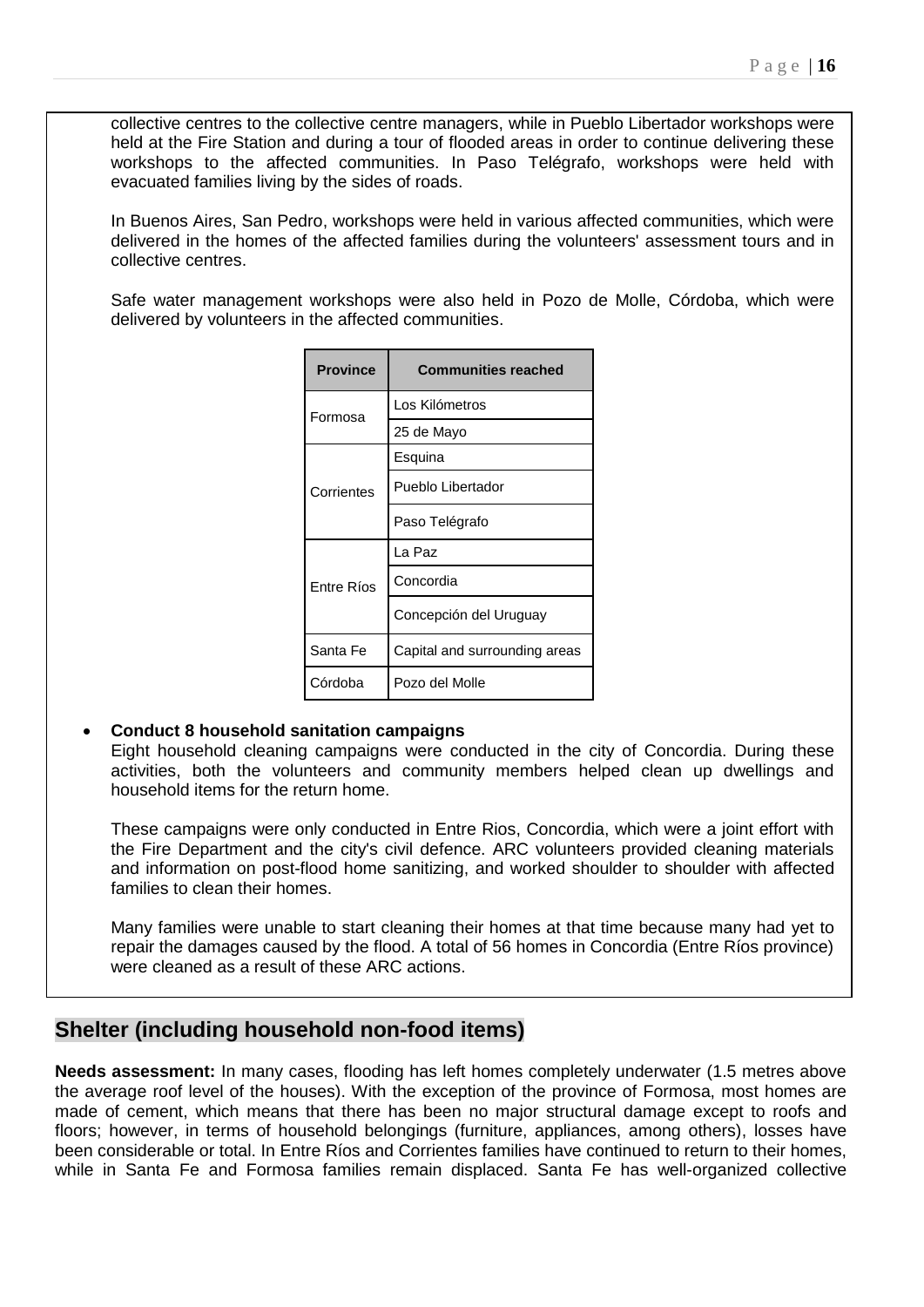centres without major needs; as a result, affected families in this area only require support for returning home. However, in Clorinda more than 385 families are living along Route 11 in very precarious houses that are structurally weak and have poorly constructed latrines with no roofs and almost no privacy.

**Population to be assisted:** Based on the completion of assessments, the ARC will deliver support through a cash transfer programme that will provide \$150 US dollars (USD) to 819 families in Concordia, Concepción del Uruguay and Santa Fe. This population group's homes were made of concrete and other solid housing material and these funds aim to support their return.

In addition, a second group of 385 families in Clorinda will also receive cash transfer to support the purchase of housing materials in hardware stores and other commercial establishments. This population had been displaced to spontaneous collective centres, which were also damaged by the rain. ARF has trained volunteers who can provide technical assistance to build back safer.

| <b>Objective</b>                                                                                                                                                                                                  |     | <b>Indicators</b>                                  |            |   |                                                                       |   |           |   |   |         |
|-------------------------------------------------------------------------------------------------------------------------------------------------------------------------------------------------------------------|-----|----------------------------------------------------|------------|---|-----------------------------------------------------------------------|---|-----------|---|---|---------|
| <b>Outcome 3:</b> Emergency shelter assistance provided to the target                                                                                                                                             | No. |                                                    | of         |   | families                                                              |   | receiving |   |   | shelter |
| population in Concordia, Concepción del Uruguay and Santa Fe.                                                                                                                                                     |     | assistance                                         |            |   |                                                                       |   |           |   |   |         |
| Output 3.1 819 affected families are assisted in Clorinda, Concepción<br>del Uruguay, Concordia and Santa Fe through USD\$150 in conditional<br>funds to meet their immediate needs upon returning to their homes |     | No. of pre-paid cards delivered in target<br>areas |            |   |                                                                       |   |           |   |   |         |
| <b>Output 3.2:</b> 385 families in Los Kilómetros in Clorinda receive<br>assistance, including cash transfer, for emergency shelter                                                                               |     |                                                    | equipment. |   | No. of families reached through shelter<br>No. of pre-positioned kits |   |           |   |   |         |
| <b>Activities</b><br><b>Months</b>                                                                                                                                                                                | 1   | $\overline{2}$                                     | 3          | 4 | 5                                                                     | 6 | 7         | 8 | 9 | 10      |
| Carry out beneficiary evaluation and registration using ODK                                                                                                                                                       |     |                                                    |            |   |                                                                       |   |           |   |   |         |
| Complete market analysis and determine amount of assistance                                                                                                                                                       |     |                                                    |            |   |                                                                       |   |           |   |   |         |
| required                                                                                                                                                                                                          |     |                                                    |            |   |                                                                       |   |           |   |   |         |
| Notify beneficiaries                                                                                                                                                                                              |     |                                                    |            |   |                                                                       |   |           |   |   |         |
| Coordinate with selected bank for the issuance of cards                                                                                                                                                           |     |                                                    |            |   |                                                                       |   |           |   |   |         |
| Deliver cards to beneficiaries                                                                                                                                                                                    |     |                                                    |            |   |                                                                       |   |           |   |   |         |
| Monitor card use                                                                                                                                                                                                  |     |                                                    |            |   |                                                                       |   |           |   |   |         |
| Register beneficiaries using Mega-V to deliver kits                                                                                                                                                               |     |                                                    |            |   |                                                                       |   |           |   |   |         |
| Distribute 385 cash transfers for emergency shelter                                                                                                                                                               |     |                                                    |            |   |                                                                       |   |           |   |   |         |
| Technical assistance to build back safer                                                                                                                                                                          |     |                                                    |            |   |                                                                       |   |           |   |   |         |

#### **Progress towards outcomes**

# **Carry out beneficiary evaluation and registration using ODK**

546 families have been evaluated and registered in Concordia and 280 in Concepción del Uruguay in the province of Entre Ríos using the ODK system.

276 beneficiaries were registered in the city of Santa Fe.

385 families were registered in the city of Clorinda for subsequent delivery of vouchers to acquire building materials.

300 families were registered in the city of San Pedro for the distribution of cleaning kits.

| <b>Province</b>     | <b>Communities</b>     | <b>Families reached</b> |
|---------------------|------------------------|-------------------------|
| Entre Ríos          | Concordia              | 546                     |
|                     | Concepción del Uruguay | 280                     |
| Santa Fe            | Santa Fe Capital       | 276                     |
| Formosa             | Clorinda               | 385                     |
| <b>Buenos Aires</b> | San Pedro              | 300                     |
| <b>TOTAL</b>        |                        | 1.787                   |

#### **Complete market analysis and determine amount of assistance required**

Several meetings were held with various organizations and agencies (e.g. ADRA) working in affected areas in order to determine the amount that would be provided through the Cash Transfer Programme Card. It was decided that each family would receive 1,700.00 Argentine pesos (ARS)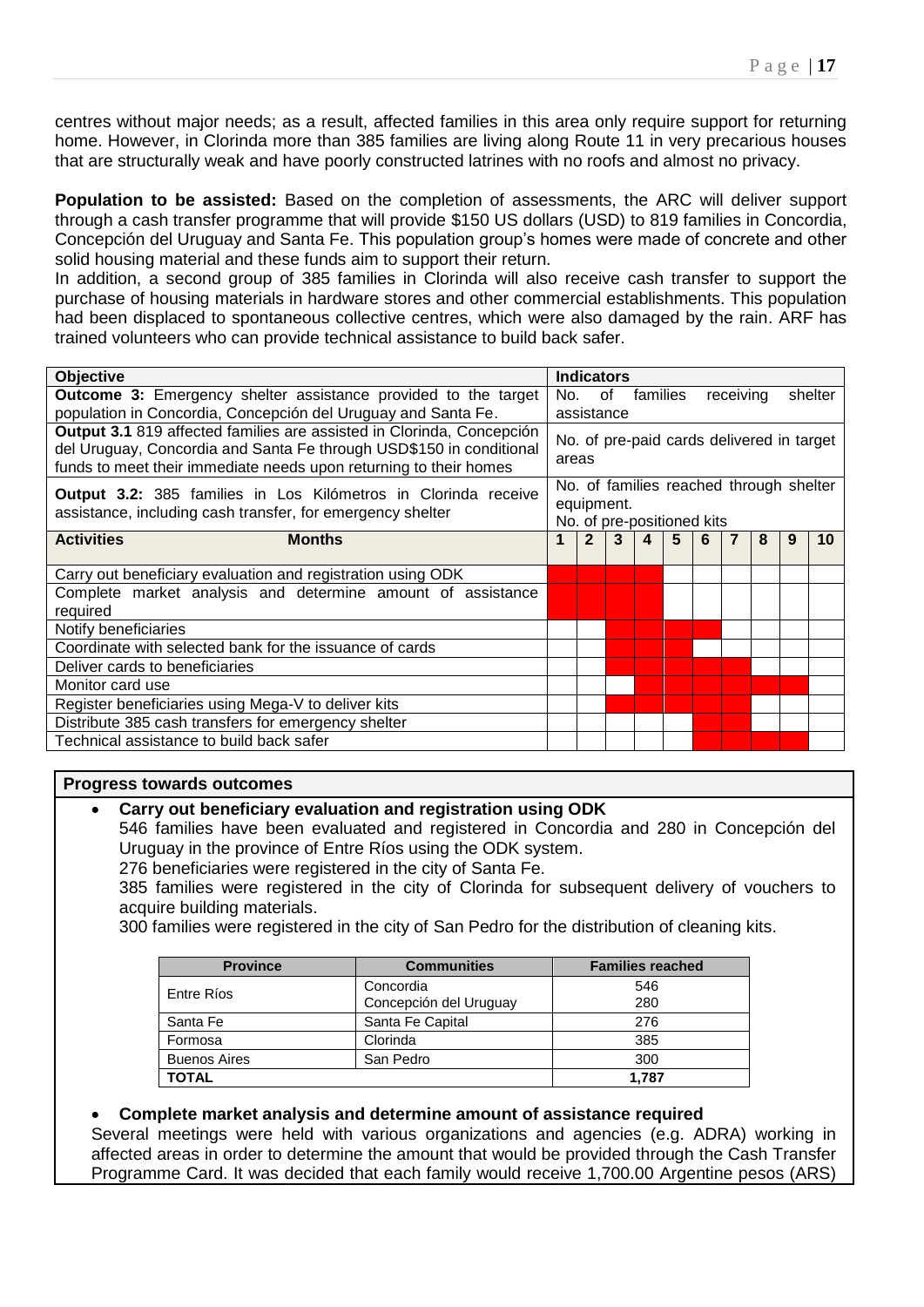# (about USD\$113).

A market study was conducted for the city of Clorinda.

# **Notify beneficiaries**

Notifications for all issued cards were sent out, and while not all beneficiaries came on the specified date, the cards were later delivered by local branches to each beneficiary. The notifications for the beneficiaries in the city of Santa Fe will be sent out the second and third week of July 2016.

# **Coordinate with selected bank for the issuance of cards**

So far, the Bank has delivered all recovery cards in Entre Ríos. Another batch of cards will be arriving on the agreed upon date for delivery in the city of Santa Fe.

# **Deliver cards to beneficiaries**

A total of 277 cards have been distributed in Concordia and 265 in Concepción del Uruguay. A total of 62 cards in Concordia and 5 in Concepción del Uruguay have yet to be delivered due to problems with the cards' issuance (errors in the names printed on the plastic). The 277 cards intended for Santa Fe will be distributed on 15 July 2016. It was decided that each family would receive ARS 1,700.00 (about USD\$113)

### **Monitor card use**

The National Society monitored use through its teams in the field.

### **Register beneficiaries using Mega-V to deliver kits**

Mega-V was used to distribute jerrycans (Clorinda), CTP (Concordia and Concepción del Uruguay and in Santa Fe) and cleaning kits in San Pedro.

# **Distribute 385 cash transfers for emergency shelter**

Based on the feasibility study done in Los Kilómetros, Clorinda, the National Society decided to conduct this line in CTP. After an evaluation of 385 families in Los Kilómetros and gathering information regarding suppliers in the area, it was decided that each family would receive a voucher for ARS 3,250 (USD 215) to purchase building, plumbing and electrical supplies. This is still underway and delivery is expected to be completed in September 2016.

# **Technical assistance to build back safer**

The ARC, through its volunteers, will provide guidance and technical support to those participating in the CTP. The ARC, with trained volunteers in shelter, will support communities to build back safer.

# **Disaster Risk reduction**

**Needs analysis:** Considering that the El Niño phenomenon will continue throughout the first half of 2016, it is necessary to improve preparedness mechanisms. The ARC has disaster preparedness and risk reduction capacity to respond to the current context, but it is concentrated in the central regions of Argentina. This is due to past operations (Floods in La Plata city during 2013) and local DIPECHO risk management projects, which have taken place in those regions. The current emergency has showed the ARC's strong capacity for response, but branch personnel and volunteers in the current affected areas need to strengthen their skills.

In addition, some response actions need to be linked to the risk management cycle to bolster the prevention, preparedness and response measures. The floods along the Argentine coast demonstrated that the population in Entre Rios, Formosa, Santa Fe and Corrientes provinces do not possess the knowledge to deal with these types of floods and to handle the information provided by the authorities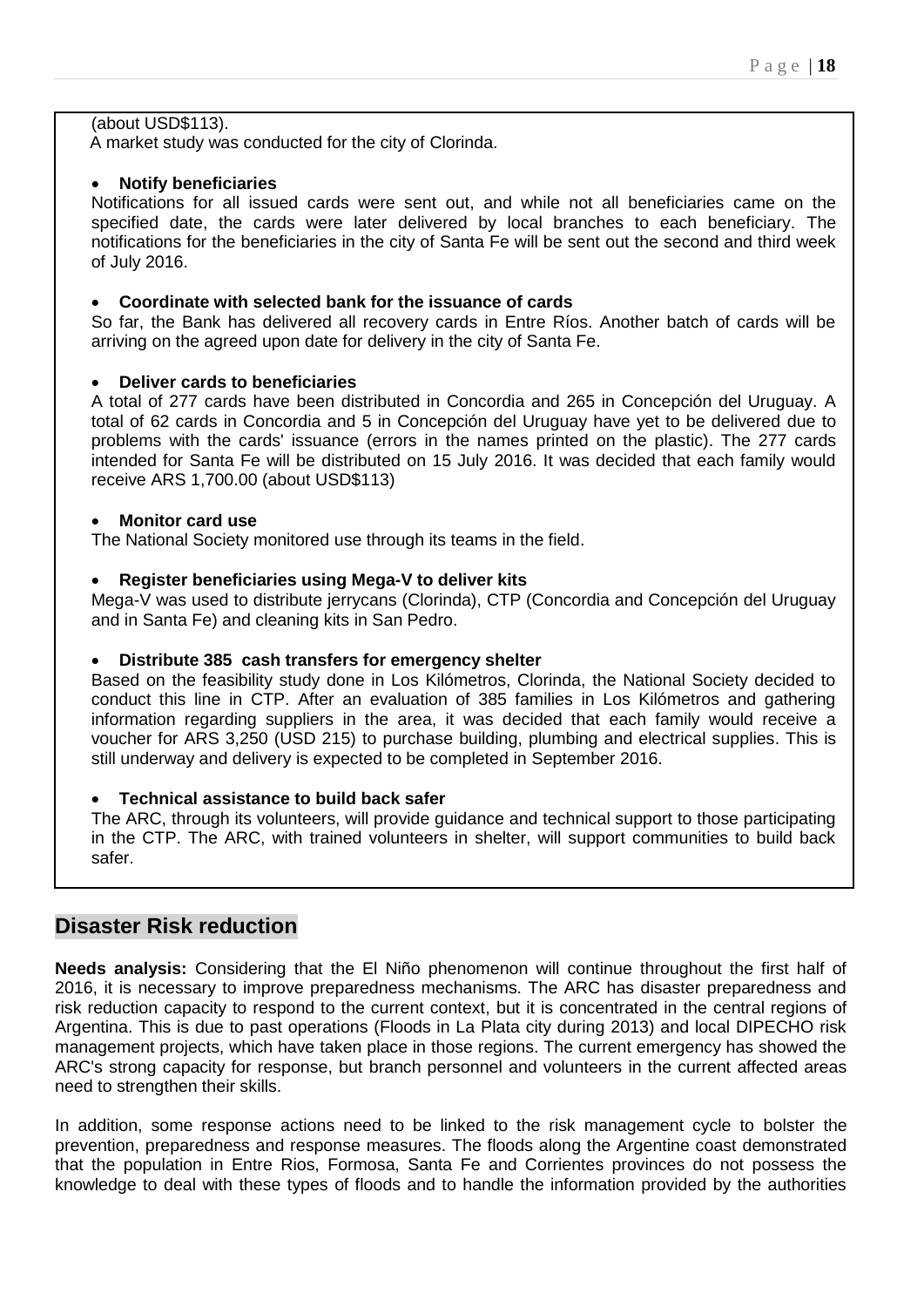during these events. This has caused a delayed response in terms of evacuation, resulting in people losing their household items.

**Population to be assisted***:* Four communities and volunteers in Entre Ríos, Santa Fe and Formosa will be supported through disaster preparedness.

| <b>Objectives</b>                                                                                                                                | <b>Indicators</b>                                                                                                                                                                                                                                                                       |
|--------------------------------------------------------------------------------------------------------------------------------------------------|-----------------------------------------------------------------------------------------------------------------------------------------------------------------------------------------------------------------------------------------------------------------------------------------|
| <b>Outcome 4.</b> Community disaster protection and restoration<br>in four fundamental areas                                                     | of<br>communities<br>reached<br>through<br>No.<br>preparedness interventions<br>No. of municipalities prepared<br>Total number of households that participated in<br>the project activities<br>% of people in the project site who have better<br>knowledge of disaster risk management |
| Output 4.1. Mapping of resources for vulnerabilities,<br>capacities and risks related to multiple hazards is carried out<br>in four communities. | No. of local contingency plans<br>No. of vulnerability and capacity assessments<br>(VCA) conducted<br>No. of assessments and short and medium-term<br>plans for imminent risks for vulnerable groups<br>made<br>No. of people trained in vulnerability and capacity<br>assessment       |
| <b>Activities</b><br><b>Month</b>                                                                                                                | 5 <sup>5</sup><br>10<br>$\mathbf 1$<br>2 <sup>1</sup><br>3<br>6<br>8<br>9<br>$\overline{4}$<br>7                                                                                                                                                                                        |
| Select and validate four communities, together with local<br>volunteers, in the provinces of Santa Fe, Formosa,<br>Corrientes and Entre Ríos.    |                                                                                                                                                                                                                                                                                         |
| Conduct "learning by doing" workshop linked to climate<br>change with 25 ARC volunteers in one target community                                  |                                                                                                                                                                                                                                                                                         |
| Conduct a VCA linked with climate change in the other three<br>project communities                                                               |                                                                                                                                                                                                                                                                                         |
| Procure and provide equipment to three community teams                                                                                           |                                                                                                                                                                                                                                                                                         |

# **National Society Capacity Building**

**Needs analysis:** The response efforts will put pressure on ARC's capacity and demand on personnel and volunteers as well as other organizational components in the response operation. There is a need to support ARC leadership to ensure modernization, professionalism, and teamwork, with special attention to the active and effective integration of volunteers supporting affected branches.

Gender, diversity and protection issues need to be taken into account in the National Society response and recovery phase, as most of the emergencies in Argentina are mass displacements and temporary accommodation for evacuees in displaced-persons facilities are needed. For that reason, the areas of gender-based violence (GBV), child protection and social exclusion of some groups of people based on ethnic background need to be included in the curricula for the National Society's volunteers

| <b>Objective</b>                                                      | <b>Indicators</b>                                 |  |  |  |  |  |
|-----------------------------------------------------------------------|---------------------------------------------------|--|--|--|--|--|
| <b>Outcome 5.</b> Argentine Red Cross has increased its knowledge     | % of people trained with better disaster          |  |  |  |  |  |
| regarding disaster management capacity                                | management knowledge                              |  |  |  |  |  |
| <b>Output 5.1:</b> Staff and volunteer emergency response capacity is | No. of volunteers trained and prepared            |  |  |  |  |  |
| strengthened                                                          | as NIT members                                    |  |  |  |  |  |
| <b>Activities</b><br><b>Month</b>                                     | 10<br>5<br>8<br>6<br>$\mathbf{2}$<br>-3<br>4<br>9 |  |  |  |  |  |
| Conduct NIT training courses                                          |                                                   |  |  |  |  |  |

### **Progress towards outcomes**

This area has undergone a slight modification due the lack of funds for this appeal. The Emergency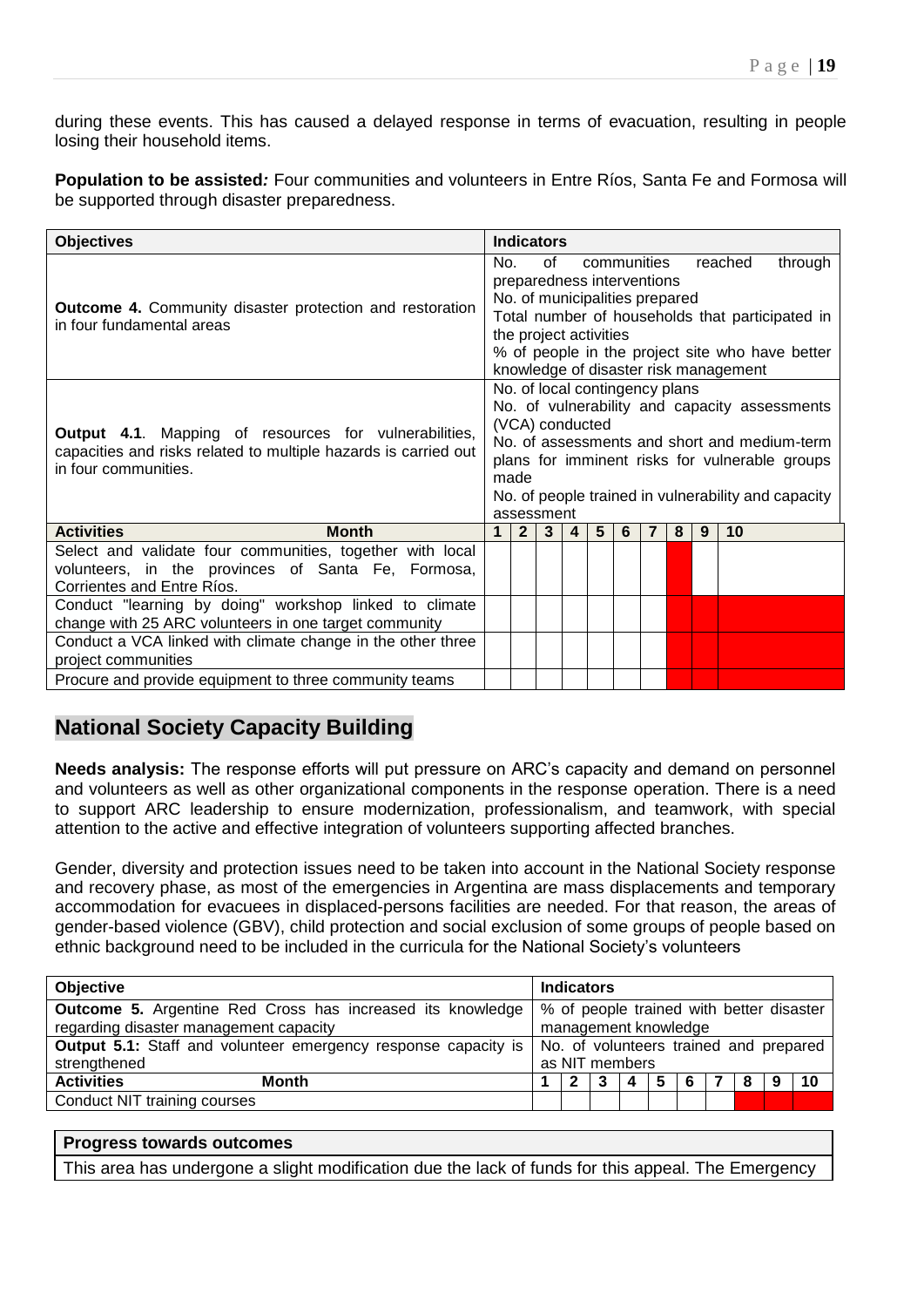operations centre (EOC) workshop, the protection workshop and the national contingency plan actions, including a workshop, have been eliminated. However, national intervention team members will receive training in the last quarter of this operation as originally planned.

# **Quality programming**

| Objective                                                                         | <b>Indicators</b> |                |                         |                  |   |                                    |                                                                                 |   |   |                                          |
|-----------------------------------------------------------------------------------|-------------------|----------------|-------------------------|------------------|---|------------------------------------|---------------------------------------------------------------------------------|---|---|------------------------------------------|
| Outcome 6. Continuous and detailed assessment and analysis are                    |                   |                |                         |                  |   |                                    |                                                                                 |   |   | No. of reports generated by branches     |
| used to inform the design and implementation of the operation.                    |                   |                | and national EOC        |                  |   |                                    |                                                                                 |   |   |                                          |
| Output 6.1 Initial needs are assessed in consultation with                        |                   |                |                         |                  |   | No. of assessment reports          |                                                                                 |   |   |                                          |
| beneficiaries.                                                                    |                   |                |                         |                  |   |                                    |                                                                                 |   |   |                                          |
|                                                                                   |                   |                |                         |                  |   |                                    |                                                                                 |   |   | Assessment reports that provide data on  |
|                                                                                   |                   |                |                         |                  |   |                                    |                                                                                 |   |   | affected population disaggregated by     |
|                                                                                   |                   |                |                         |                  |   |                                    |                                                                                 |   |   | sex, age and vulnerabilities (assessment |
|                                                                                   | reports).         |                |                         |                  |   |                                    |                                                                                 |   |   |                                          |
| <b>Output 6.2</b> The management of the operation is informed by a                |                   |                |                         |                  |   |                                    |                                                                                 |   |   | No. of National Society monitoring       |
| comprehensive monitoring and evaluation system.                                   | missions          |                |                         |                  |   |                                    |                                                                                 |   |   |                                          |
|                                                                                   |                   |                |                         |                  |   | No. of coordination meetings.      |                                                                                 |   |   |                                          |
|                                                                                   |                   |                |                         |                  |   | about their level of satisfaction. |                                                                                 |   |   | No. of beneficiary interviews to learn   |
|                                                                                   |                   |                |                         |                  |   | No. of beneficiary stories         |                                                                                 |   |   |                                          |
| Output 6.3 Operation activities are shared over local, regional and               |                   |                |                         |                  |   |                                    |                                                                                 |   |   |                                          |
| national media                                                                    |                   |                |                         |                  |   |                                    | No. of press releases to the media.<br>No. of beneficiary stories disseminated. |   |   |                                          |
| <b>Activities Months</b>                                                          | 1                 | $\overline{2}$ | $\overline{\mathbf{3}}$ | $\boldsymbol{4}$ | 5 | 6                                  | $\overline{7}$                                                                  | 8 | 9 | 10                                       |
|                                                                                   |                   |                |                         |                  |   |                                    |                                                                                 |   |   |                                          |
| Complete rapid assessments                                                        |                   |                |                         |                  |   |                                    |                                                                                 |   |   |                                          |
| Conduct detailed assessments                                                      |                   |                |                         |                  |   |                                    |                                                                                 |   |   |                                          |
| Deploy RITs general coordination                                                  |                   |                |                         |                  |   |                                    |                                                                                 |   |   |                                          |
| Maintain functioning of the ARC's National Emergency Operation                    |                   |                |                         |                  |   |                                    |                                                                                 |   |   |                                          |
| Centre                                                                            |                   |                |                         |                  |   |                                    |                                                                                 |   |   |                                          |
| Carry out meetings with NITs for activity planning<br>and                         |                   |                |                         |                  |   |                                    |                                                                                 |   |   |                                          |
| implementation                                                                    |                   |                |                         |                  |   |                                    |                                                                                 |   |   |                                          |
| Communicate the ARC's plan of action internally and externally                    |                   |                |                         |                  |   |                                    |                                                                                 |   |   |                                          |
| Carry out monitoring visits (IFRC)                                                |                   |                |                         |                  |   |                                    |                                                                                 |   |   |                                          |
| Coordinate meetings with local, provincial and national authorities               |                   |                |                         |                  |   |                                    |                                                                                 |   |   |                                          |
| Carry out monitoring visits by ARC's headquarters                                 |                   |                |                         |                  |   |                                    |                                                                                 |   |   |                                          |
| Complete beneficiary satisfaction survey                                          |                   |                |                         |                  |   |                                    |                                                                                 |   |   |                                          |
| Record beneficiary stories, and publish communications material                   |                   |                |                         |                  |   |                                    |                                                                                 |   |   |                                          |
| Disseminate press releases for accountability to the community                    |                   |                |                         |                  |   |                                    |                                                                                 |   |   |                                          |
| Hire ARC staff (1 coordinator, and 1 finance officer) to support the<br>operation |                   |                |                         |                  |   |                                    |                                                                                 |   |   |                                          |
| Coordinate the final external evaluation                                          |                   |                |                         |                  |   |                                    |                                                                                 |   |   |                                          |
| Carry out Lessons Learned workshop.                                               |                   |                |                         |                  |   |                                    |                                                                                 |   |   |                                          |
|                                                                                   |                   |                |                         |                  |   |                                    |                                                                                 |   |   |                                          |

#### **Progress towards outcomes**

# *Complete rapid assessments*

Rapid assessments have been completed in all areas of intervention. Assessments were conducted in the cities of Clorinda (Formosa), Concordia and Concepción del Uruguay (Entre Rios), Perugorría and Corrientes (Corrientes), Santa Fe and departments around the capital city (Santa Fe).

Rapid assessments increased in April 2016 due to the additional flooding in other parts of the country; these were conducted in La Paz (Entre Ríos), Esquina, Pueblo Libertador, Paso Telégrafo (Corrientes), San Cristobal (Santa Fe), Pozo del Molle (Córdoba), San Pedro (Buenos Aires).

# **Conduct detailed assessments**

Detailed assessments have been completed for areas affected in December 2015 and those affected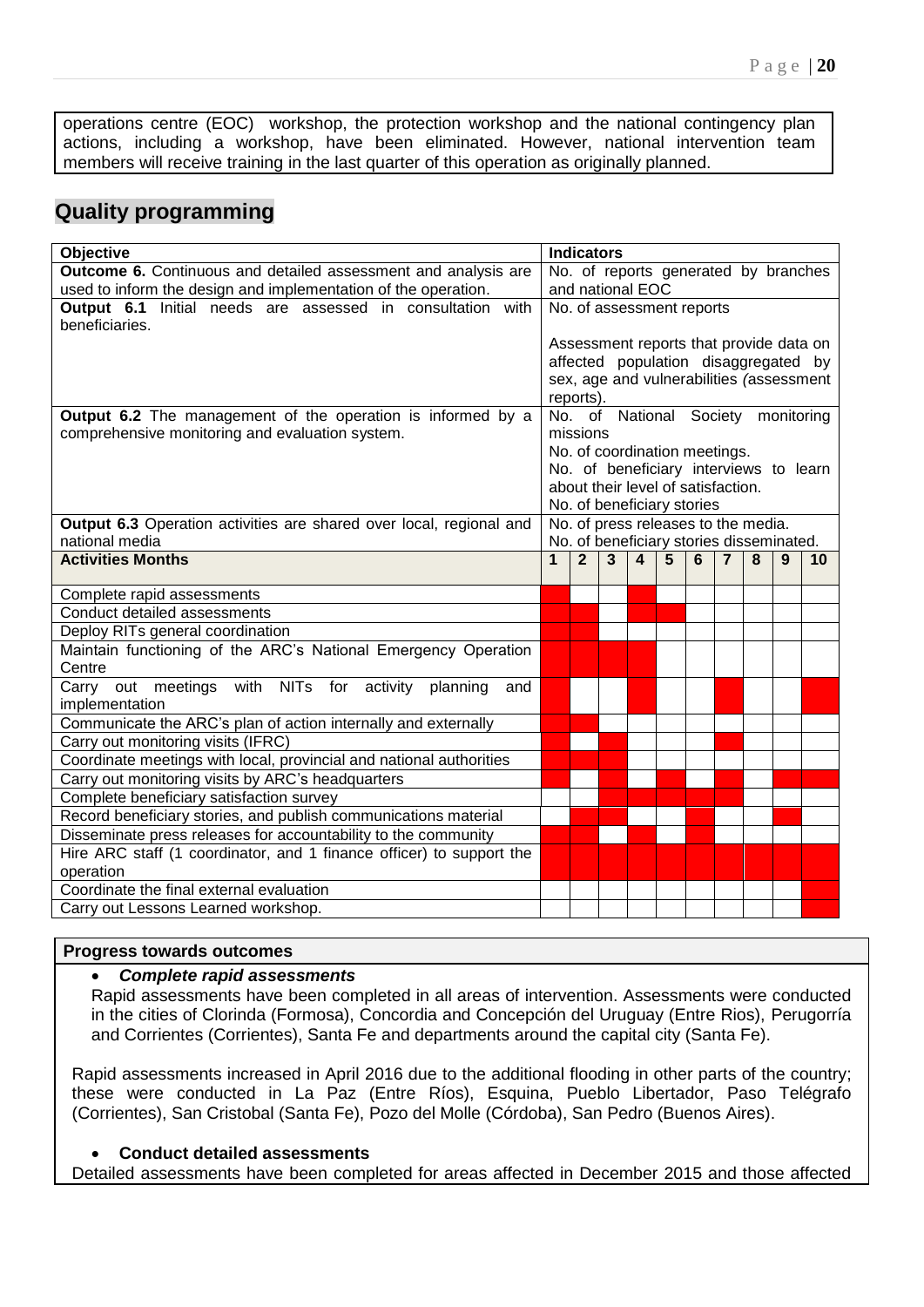in April 2016; these assessments were conducted in the following communities: Clorinda, Concordia, Concepción del Uruguay, Pozo del Molle, Santa Fe Capital, San Cristobal, San Pedro, Santa Rosa de Calchines, Arroyo Leyes, Paso Telégrafo, La Paz, Esquina and Pueblo Libertador.

# **Deploy Regional Intervention Teams general coordination**

A General RIT member from Mexico has been deployed for 30 days.

# **Maintain functioning of the ARC's National Emergency Operation Centre**

EOCs used during this emergency were pre-positioned in branches in Saavedra, La Plata, Santa Fe and in the ARC's headquarters; these EOCs are currently closed, although they are ready to be reactivated if necessary.

# **Carry out meetings with National Intervention Teams for activity planning and implementation**

At the time of this report, 17 NIT members have been deployed to various missions, and two regional meetings were held with NITs in January and March 2016.

# **Communicate the ARC's Plan of Action internally and externally**

The plan of action has been presented internally, and it continues to be presented externally to various State officials, including the Health Minister and province leadership in Santa Fe, Corrientes and Entre Ríos. It was also presented at the Federal Emergency System (SIFEM for its acronym in Spanish) meeting to representatives from all of the affected governments and national security authorities. A document to present the plan of action has been prepared so that it can be disseminated among potential national donors.

# **Carry out monitoring visits (IFRC)**

The IFRC disaster management coordinator for South America conducted monitoring missions in March and June 2016.

# **Coordinate meetings with local, provincial and national authorities**

The ARC President has held several coordination meetings with municipal mayors and provincial governors from Entre Ríos, Santa Fe, Corrientes and Formosa. The last meeting between the ARC President and national government authorities took place on 4 February 2016.

# **Carry out monitoring visits by ARC headquarters**

Monitoring visits (9 visits) by national headquarters to the affected regions (Formosa, Corrientes, Santa Fe and Entre Ríos) were made as scheduled. A visit was made to Clorinda and Concepción del Uruguay in March 2016.

# **Complete beneficiary satisfaction survey**

Satisfaction surveys were conducted with the beneficiaries that have received cards.

# **Record beneficiary stories, and publish communications material**

The recording of beneficiary stories began in in late March 2016, and they were sent for editing in April 2016.

# **Disseminate press releases for accountability to the community**

Information regarding the plan of action and activities conducted by ARC has been shared by local and national media outlets.

# **Hire ARC staff (1 coordinator, and 1 finance officer) to support the operation**

As for staff recruitment, a finance officer and a general coordinator have been hired. Two of the local technicians provided for initially by the operation will no longer be hired, and ARC is weighing the real need for hiring other staff because of the way the emergency situation has evolved these last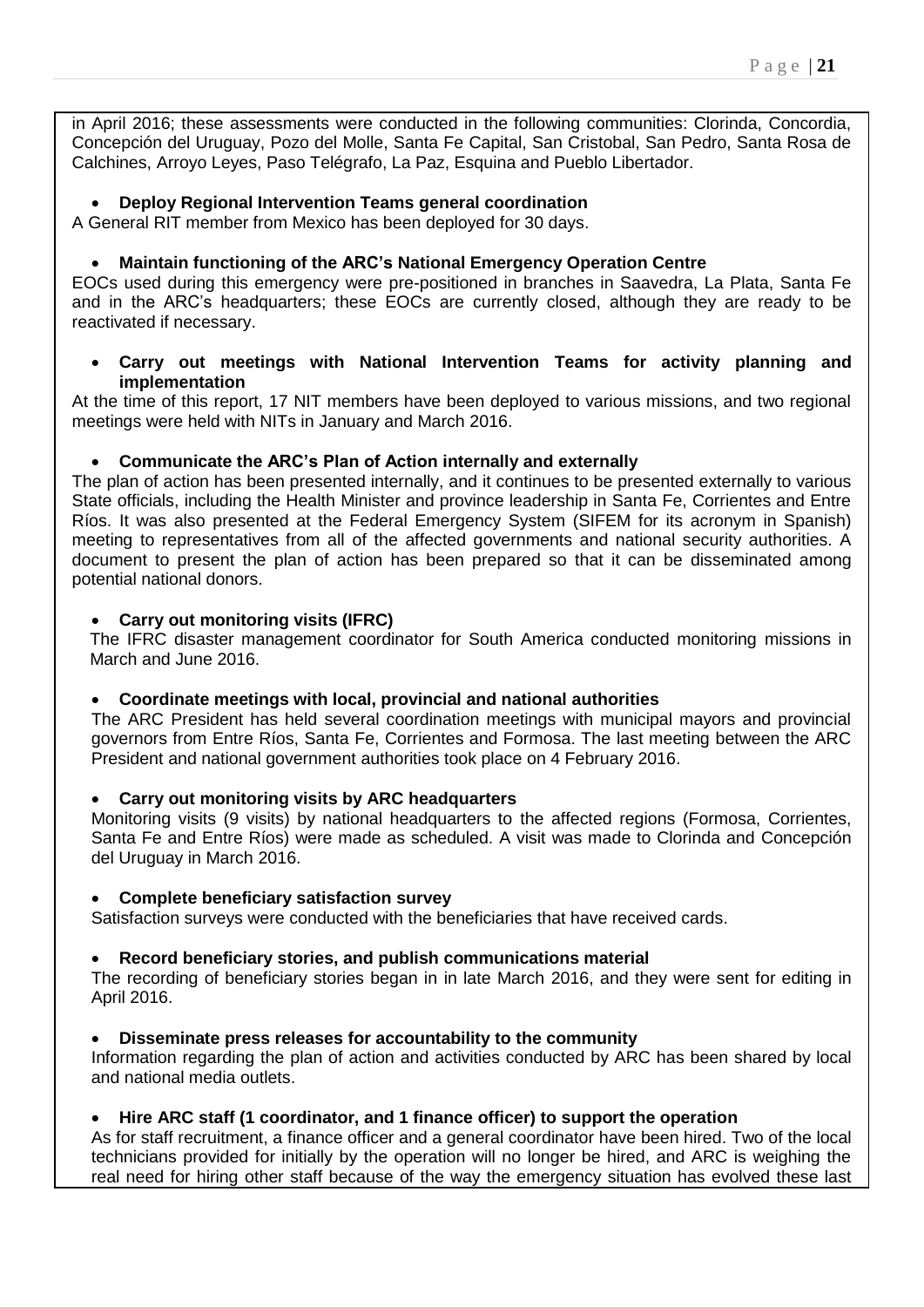<span id="page-21-0"></span>few weeks, as well as the actual need of having dedicated staff specifically for one work area.

# **Coordinate the final external evaluation**

Programming for this activity continues as per the emergency plan of action (EPoA); it will be developed in November 2016.

**Carry out Lessons Learned workshop**.

Programming for this activity continues as per the EPoA; it will be developed in November 2016.

# **Contact information**

# **For further information specifically related to this operation please contact:**

# **In the Argentine Red Cross:**

- Cristian D. Bolado, disaster response director, Argentine Red Cross, phone: +54-0221-5860- 606; email: [cbolado@cruzroja.org.ar](mailto:cbolado@cruzroja.org.ar)
- Melina Miele, disaster response coordinator, Argentine Red Cross, phone: +54-011-4952-7200; email: [mmiele@cruzroja.org.ar](mailto:mmiele@cruzroja.org.ar)

# **In the IFRC country country office in Buenos Aires:**

 Alexandre Claudon, IFRC head of country cluster team for Argentina, Brazil, Chile, Paraguay and Uruguay; email: [priscila.gonzalez@ifrc.org](mailto:priscila.gonzalez@ifrc.org)

### **In the IFRC Americas regional office, Panama (+507 317-3050):**

- Iñigo Barrena, acting head of Disaster and Crisis Prevention, Response and Recovery Department; email: [ci.barrena@ifrc.org](mailto:ci.barrena@ifrc.org)
- Stephany Murillo, regional senior logistics and mobilization officer; email: [stephany.murillo@ifrc.org](mailto:stephany.murillo@ifrc.org)
- Priscila Gonzalez, planning, monitoring and reporting team coordinator; email: [priscila.gonzalez@ifrc.org](mailto:priscila.gonzalez@ifrc.org)
- Diana Medina, communications coordinator; email: [diana.medina@ifrc.org](mailto:diana.medina@ifrc.org)
- Alejandra Van Hensbergen, relationship management senior officer; email: [alejandra.vanhensbergen@ifrc.org](mailto:alejandra.vanhensbergen@ifrc.org)

#### **In IFRC Geneva:**

 Cristina Estrada, quality assurance senior officer, phone: +41.22.730.4529, email: cristina.estrada@ifrc.org

#### Click here

- 1. Revised Emergency Appeal budget below
- 2. Click here to return to the title page

# **How we work**

All IFRC assistance seeks to adhere to the Code of Conduct for the International Red Cross and Red Crescent Movement and Non-Governmental Organizations (NGO's) in Disaster Relief and the Humanitarian Charter and Minimum Standards in Disaster Response (Sphere) in delivering assistance to the most vulnerable.

The IFRC's vision is to inspire, encourage, facilitate and promote at all times all forms of humanitarian activities by National Societies, with a view to preventing and alleviating human suffering, and thereby contributing to the maintenance and promotion of human dignity and peace in the world.

www.ifrc.org Saving lives, changing minds.

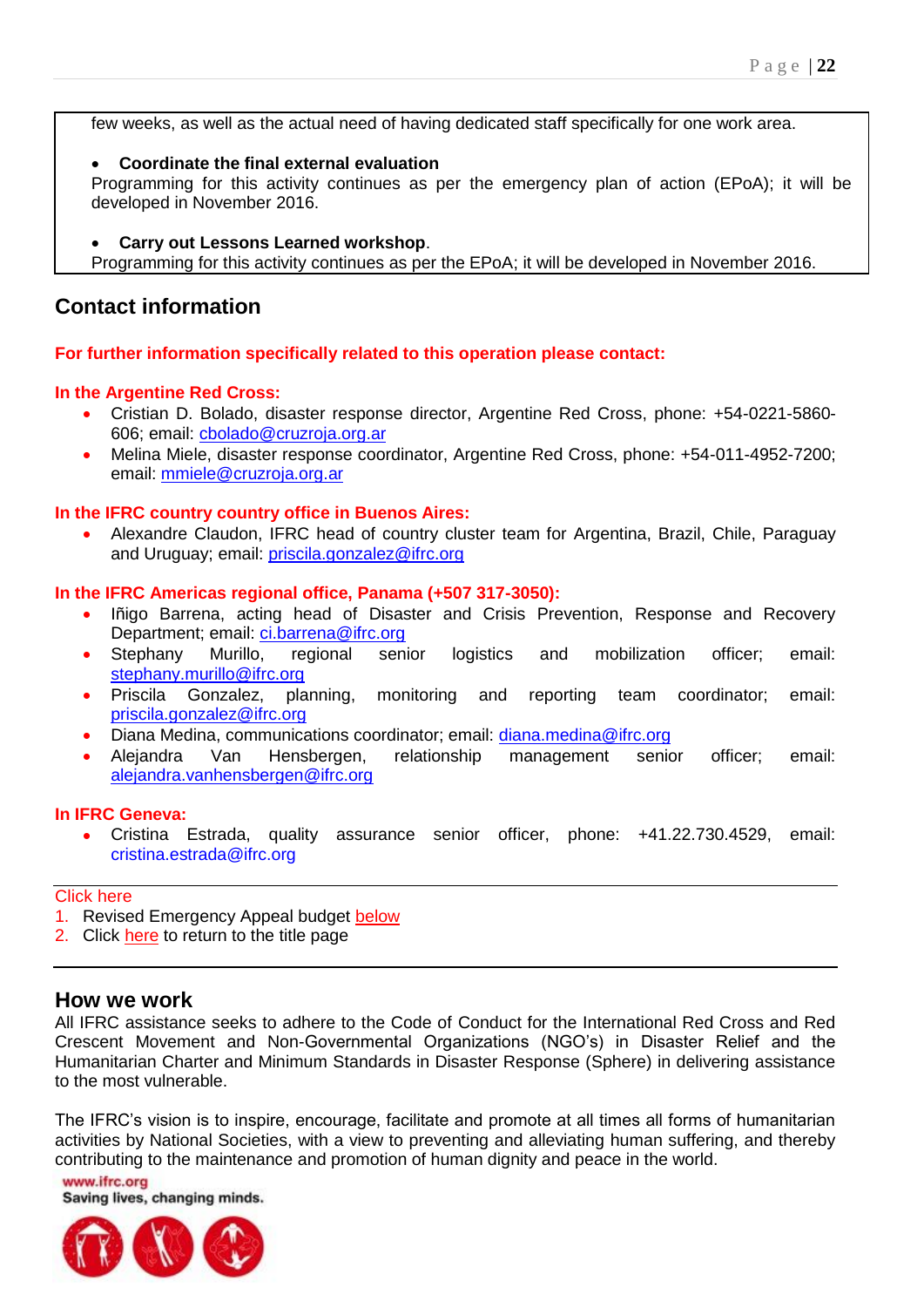The IFRC's work is guided by Strategy 2020 which puts forward three strategic aims:

- **1.** Save lives, protect livelihoods, and strengthen recovery from disaster and crises.
- **2.** Enable healthy and safe living.
- **3.** Promote social inclusion and a culture of non-violence and peace.